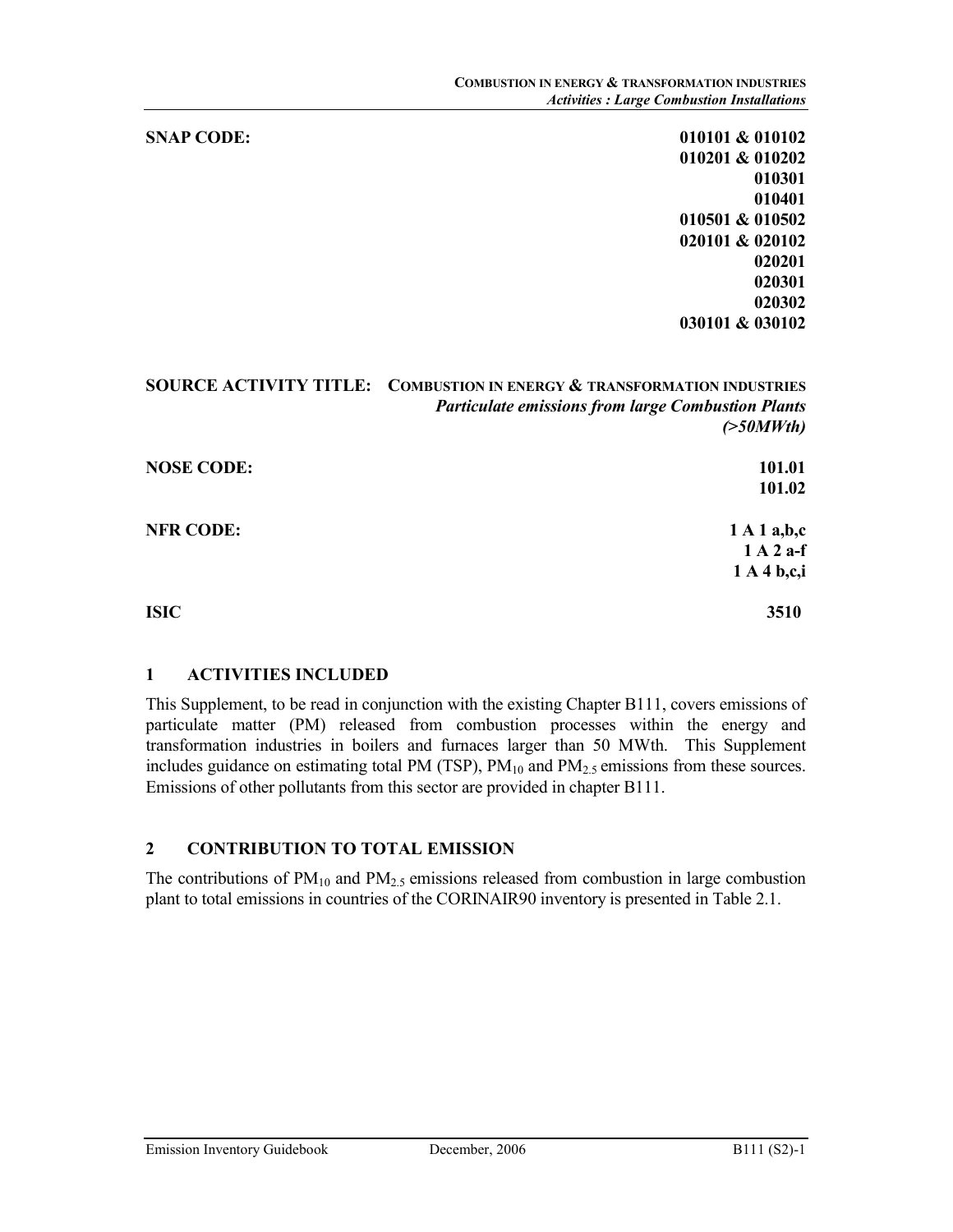| <b>NFR Sector</b>                                 | Data                        |         | $PM_{10}$ $PM_{2.5}$ | <b>TSP</b> |
|---------------------------------------------------|-----------------------------|---------|----------------------|------------|
| 1 A 1 a - Public Electricity and Heat             | No. of countries reporting  | 26      | 26                   | 27         |
| Production <sup>a</sup>                           | Lowest Value                | $0.2\%$ | $0.2\%$              | 0.2%       |
|                                                   | <b>Typical Contribution</b> |         | 11.7% 10.1% 12.8%    |            |
|                                                   | <b>Highest Value</b>        |         | 48.8% 47.8% 48.4%    |            |
| 1 A 2 - Manufacturing Industries and              | No. of countries reporting  | 26      | 26                   | 26         |
| Construction <sup>b</sup>                         | <b>Lowest Value</b>         | $0.7\%$ | $0.6\%$              | 0.6%       |
|                                                   | <b>Typical Contribution</b> | $9.0\%$ | 9.5%                 | 7.9%       |
|                                                   | <b>Highest Value</b>        |         | 20.7% 22.1% 25.7%    |            |
| 1 A 4 a - Commercial / Institutional <sup>c</sup> | No. of countries reporting  | 23      | 23                   | 23         |
|                                                   | <b>Lowest Value</b>         | $0.1\%$ | $0.1\%$              | 0.1%       |
|                                                   | <b>Typical Contribution</b> | $3.9\%$ | 3.4%                 | 4.5%       |
|                                                   | <b>Highest Value</b>        |         | 19.3% 22.2% 29.5%    |            |
| 1 A 4 b - Residential <sup>d</sup>                | No. of countries reporting  | 3       | $\overline{2}$       | 3          |
|                                                   | <b>Lowest Value</b>         | $2.0\%$ |                      | 6.5% 3.7%  |
|                                                   | <b>Typical Contribution</b> |         | 14.9% 26.2% 10.8%    |            |
|                                                   | Highest Value               |         | 36.6% 45.8% 15.4%    |            |
| 1 A 4 b i - Residential plants <sup>e</sup>       | No. of countries reporting  | 23      | 23                   | 23         |
|                                                   | Lowest Value                | 2.7%    | $5.8\%$              | 0.8%       |
|                                                   | <b>Typical Contribution</b> |         | 28.3% 33.1% 22.0%    |            |
|                                                   | <b>Highest Value</b>        |         | 67.1% 74.6% 53.2%    |            |
| 1 A 5 a - Other, Stationary (including            | No. of countries reporting  | 7       | 7                    | 7          |
| Military) <sup>f</sup>                            | Lowest Value                | $0.0\%$ | $0.0\%$              | $0.0\%$    |
|                                                   | <b>Typical Contribution</b> | 0.1%    | 0.1%                 | 0.1%       |
|                                                   | <b>Highest Value</b>        | $0.5\%$ | 0.4%                 | 0.6%       |

Table 2.1 Contribution to total particulate matter emissions from 2004 EMEP database (WEBDAB)

a Includes contribution from Chapter 112

<sup>b</sup> Includes contributions from Chapter 112 and 316 (SNAP 030106)

<sup>c</sup> Includes contribution from Chapter 112 and 216 (SNAP 020205)

<sup>d</sup> Includes contribution from Chapter 810

e Includes contribution from Chapter 112

f Includes contribution from Chapter 112 and 216 (SNAP 020106)

# 3 GENERAL

#### 3.1 Description

This chapter considers emissions of PM generated by boilers larger than 50 MWth. Other emissions from this source category are considered in B111.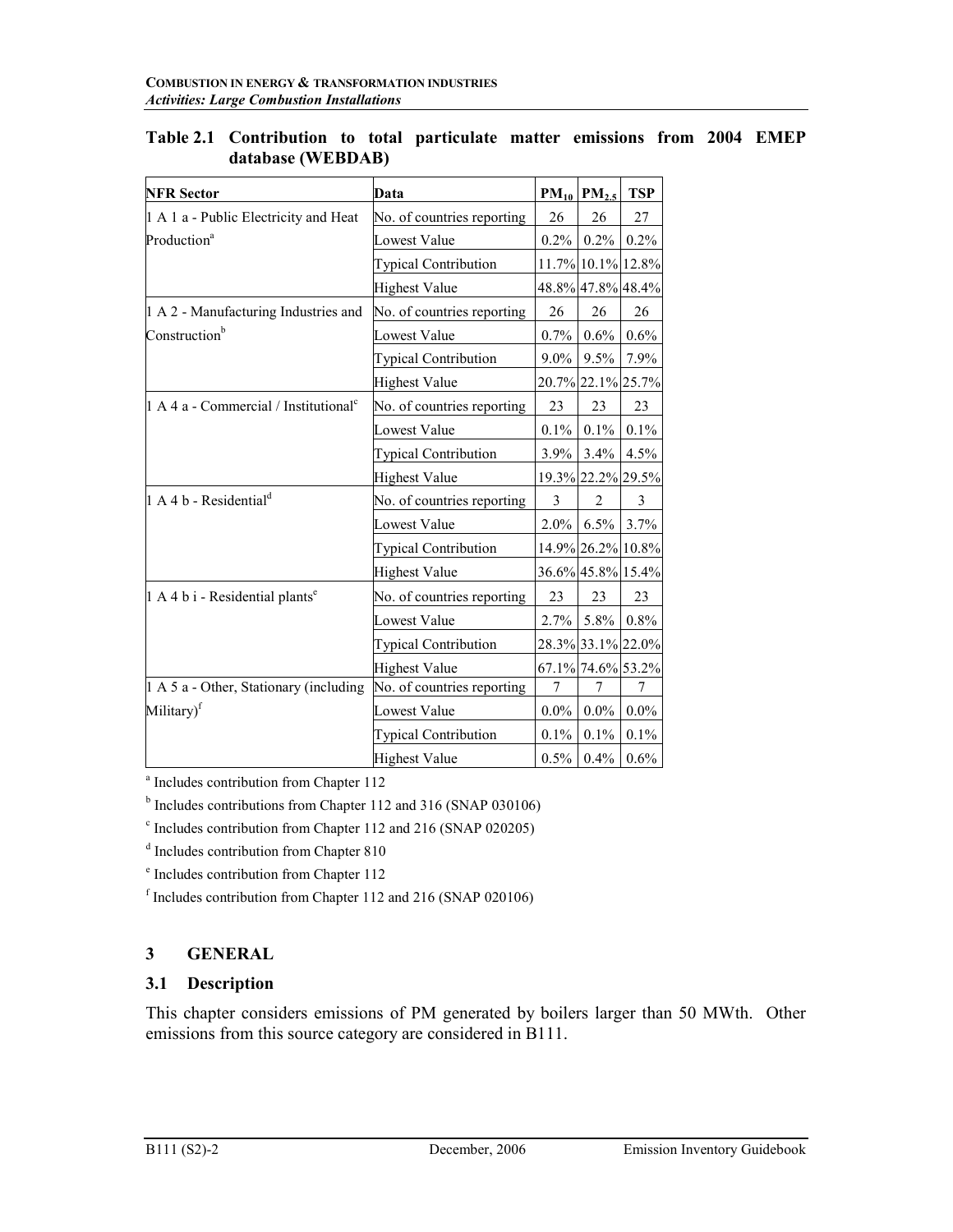## 3.2 Definitions

#### See B111. 3.3 Techniques

See B111 for information on boiler types and fuels. Combustion of coal and other solid fuels present the main source for primary PM emissions.

# 3.4 Emissions

Particulate emissions result from activities such as storage of fuels; on site transportation of solid fuel; combustion of fuels, transport, storage and disposal of combustion residues including furnace bottom ash, fly ash and, abatement residues.

Combustion of fuels will generate solid residues which may be deposited in the combustion chamber (furnace bottom ash), within the furnace, boiler surfaces or ducting (fly ash). Coal and other fuels with a significant ash content have the highest potential to emit PM. Suspended ash material in exhaust gases will be retained by particulate abatement or other emission abatement equipment (abatement residues). Material which remains in the flue gases beyond the abatement equipment and passes to the atmosphere is primary PM. Secondary PM is formed by chemical and physical processes after discharge to atmosphere and is NOT considered here.

# 3.5 Controls

Particulate emission reduction is usually achieved using abatement equipment. Electrostatic precipitators (ESPs) and fabric filters (FFs) are widely used on boilers. Cyclones (particularly multicyclones) can be found on smaller grate-fired boilers. Most pulverised coal fired power station boilers use ESPs although fabric filters are becoming more common. Flue gas desulphurisation (FGD) plant can also help reduce particulate emissions from pulverised coal-fired boilers. Wet limestone FGD systems retrofitted to existing plant are generally located downstream of existing ESPs and can provide a further stage of PM reduction. Dry lime injection FGD systems incorporate a FF for sorbent capture and PM removal.

Fabric filters are capable of achieving higher emission reductions than electrostatic precipitators but both are suitable<sup>1</sup> for the sector and can achieve PM emission concentrations of 5 - 30 mg/m<sup>3</sup>.

## 4 SIMPLER METHODOLOGY

Emissions can be estimated at different levels of complexity; it is useful to think in terms of three tiers<sup>2</sup>:

 1 Either technology is considered part of Best Available Techniques (BAT) under EU Integrated Pollution Prevention and Control regulations.

<sup>&</sup>lt;sup>2</sup> The term "Tier" is used in the 2006 IPCC Guidelines for National Greenhouse Gas Inventories and adopted here for easy reference and to promote methodological harmonization.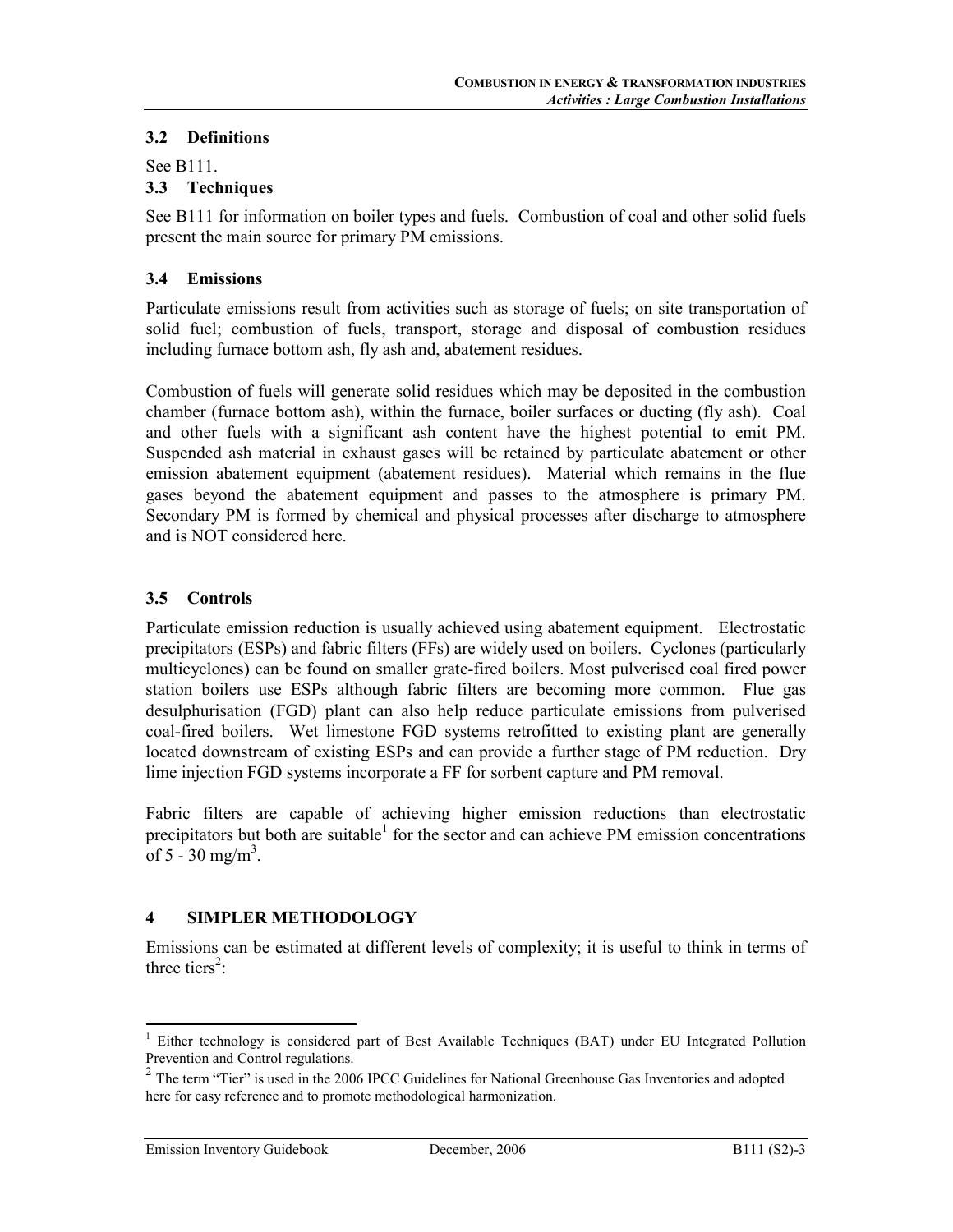- Tier 1: a method using readily available statistical data on the intensity of processes ("activity rates") and default emission factors. These emission factors assume a linear relation between the intensity of the process and the resulting emissions. The Tier 1 default emission factors also assume an average or typical process description.
- Tier 2: is similar to Tier 1 but uses more specific emission factors developed on the basis of knowledge of the types of processes and specific process conditions that apply in the country for which the inventory is being developed.
- Tier 3: is any method that goes beyond the above methods. These might include the use of more detailed activity information, specific abatement strategies or other relevant technical information.

By moving from a lower to a higher Tier it is expected that the resulting emission estimate will be more precise and will have a lower uncertainty. Higher Tier methods will need more input data and therefore will require more effort to implement.

The Tier 1 simpler methodology, where limited information is available, uses a restricted set of default emission factors together with production capacity information specific to the country or region of interest; there is little or no specification of the type of industrial technologies or the type and efficiency of control equipment in place. The Tier 2 approach, in addition, requires an approximation of the mix of technologies in place, and more detailed activity data, but still allows the use of default sector or technology factors.

Consequently the simplest methodology (Tier 1) is to combine an activity rate (AR) with a comparable, representative, value of the emissions per unit activity, the emission factors (EF). The basic equation is:

Emission =  $AR \times EF$ 

In the energy sector, for example, fuel consumption would be the measure of activity and mass of material emitted per unit of fuel consumed would be a compatible emission factor.

NOTE: The basic equation may be modified, in some circumstances, to include emission reduction efficiency (abatement factors).

The Tier 2 methodology is a modified version of this basic equation:

Emission =  $\sum((AR_1 \times EF_1) + (AR_2 \times EF_2) + \dots (AR_n \times EF_n))$ 

Default emission factors for this purpose are provided in Sections 8.1 and 8.2.

# 5 DETAILED METHODOLOGY

The detailed methodology (equivalent to Tier 3) to estimate emissions of pollutants from combustion plant  $>50$  MW<sub>th</sub> is based on measurements or estimations using plant specific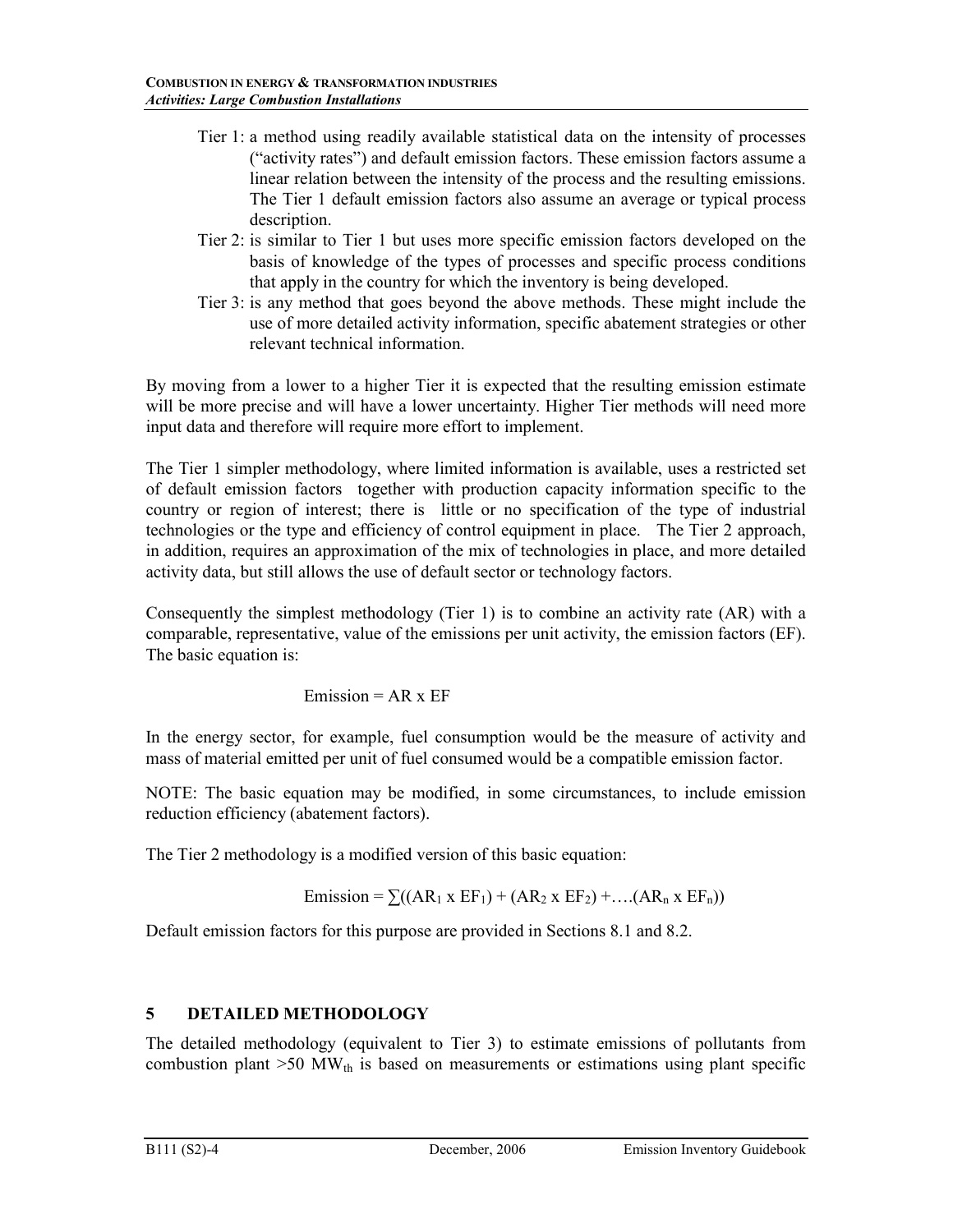emission factors - guidance on determining plant specific emission factors is given in Measurement Protocol Annex.

In many countries, operators of combustion plant >50MWth will report emissions to comply with regulatory requirements and this data can be used to help compile the national inventory.

The recommended detailed methodology to estimate emissions of PM from combustion activities is based on measurements and/or estimations using technology-specific emission factors.

Information on the type of the process and activity data, for example combustion and abatement technologies, is required to assign appropriate emission factors.

Reference emission factors for comparison with users' own data are provided in Section 8.2.

# 6 ACTIVITY STATISTICS

Activity statistics for energy consumption or other relevant national activity data for estimating emissions using the simpler estimation methodology (Tiers 1 and 2) are available from national statistics.

The detailed methodology (Tier 3) requires more detailed information such as the amount and types of fuel consumed within individual combustion plant or industry sectors. These data are not always easily available although in many countries operators do report fuel use for emission trading or other legislative requirements.

Further guidance is provided in the 2006 IPCC Guidelines for National Greenhouse Gas Inventories, volume 2 on energy, Chapter 1.

## 7 POINT SOURCE CRITERIA

Large combustion plants are regarded as point sources if plant specific data are available.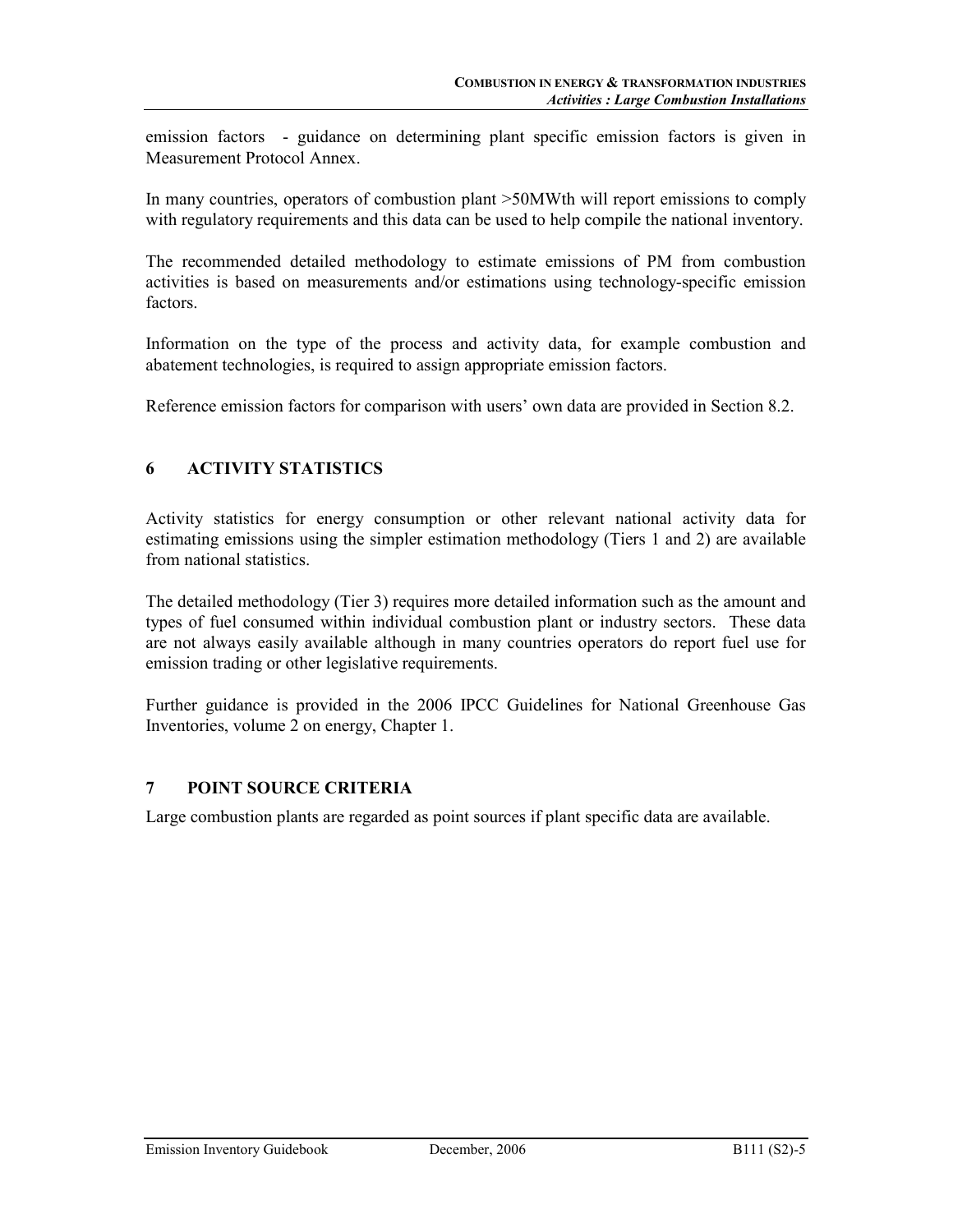# 8 EMISSION FACTORS, QUALITY CODES AND REFERENCES

## 8.1 Default Emission Factors For Use With Simpler Methodology (Tier 1)

| <b>Fuel</b>                        | <b>Technology</b>                               |            | Emission factor, $g GJ-1$ |                   | Notes $\overline{3}$                                                             |  |  |
|------------------------------------|-------------------------------------------------|------------|---------------------------|-------------------|----------------------------------------------------------------------------------|--|--|
|                                    |                                                 | <b>TSP</b> | $PM_{10}$                 | PM <sub>2.5</sub> |                                                                                  |  |  |
| Hard coal,<br>(assumes 20%         | Pulverised<br>coal, ESP                         | 30         | 20                        | 9                 | Based on AP 42 - assumes<br>20% ash content and PM                               |  |  |
| ash)<br>Brown coal,<br>Other solid | Pulverised<br>coal, fluid bed,<br>other FF      | 7.4        | 7.4                       | 3.7               | emissions from solid<br>mineral fuels generally<br>similar to coal               |  |  |
| fuels                              | Cyclone<br>furnace, ESP                         | 6.1        | 4.2                       | 2.3               |                                                                                  |  |  |
|                                    | Stoker with<br>multicyclone                     | 330        | 230                       | 27                |                                                                                  |  |  |
|                                    | Pulverised coal<br>$ESP + wet$<br>limestone FGD | 6          | 6                         | 5                 | From CEPMEIP data (US<br>EPA default factors for wet<br>scrubbers are very high) |  |  |
| Natural gas                        |                                                 | 0.9        | 0.9                       | 0.9               | AP-42 filterable PM factor                                                       |  |  |
| Derived gases                      |                                                 | 5          | 5                         | 5                 | CEPMEIP data, worst case<br>for derived gases.                                   |  |  |
| Heavy fuel oil                     | No control                                      | 25         | 18                        | 13                | Assumes 1% sulphur as<br>specified in the EU                                     |  |  |
| $(1\% S)$                          | FGD                                             | 1.5        | 1.5                       | 1.5               | Sulphur content of liquid<br>fuels Directive                                     |  |  |
| Heavy fuel oil                     | No control                                      | 64         | 45                        | 33                | Assumes 3% sulphur<br>(maximum permitted in                                      |  |  |
| $(3\% S)$                          | FGD                                             | 3.8        | 3.8                       | 3.7               | EU countries)                                                                    |  |  |
| Other liquid<br>fuels              | <b>LPG</b>                                      | 2.0        | 2.0                       | 2.0               |                                                                                  |  |  |
| <b>Biomass</b>                     | FF                                              | 51         | 38                        | 33                | AP 42 Wood waste                                                                 |  |  |
|                                    | <b>ESP</b>                                      | 28         | 21                        | 18                |                                                                                  |  |  |

The information provided in Section 8.2 provides further information for selection of more appropriate emission factors.

## 8.2 Reference Emission Factors For Use With Tier 2 Methodology

Tables 8.2a-z contain reference particulate emission factors for fuel combustion in various technologies with different types of abatement.

 3 Source: R. Stewart (2006); US EPA AP 42 (1996); CEPMEIP (2006)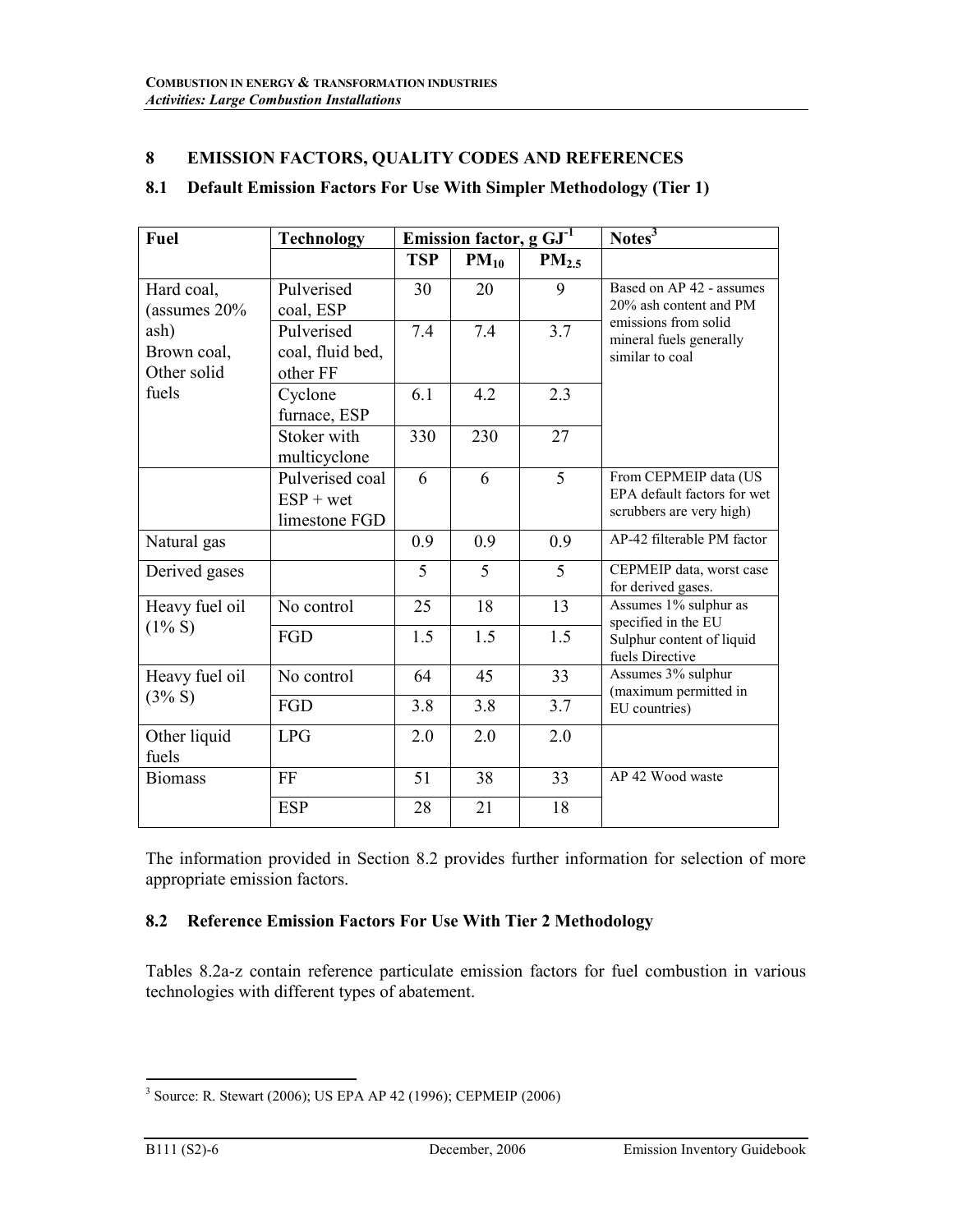| Scaled from CEPMEIP ESP factor                                        |
|-----------------------------------------------------------------------|
|                                                                       |
| From CEPMEIP sub-bit coal 'high                                       |
| efficiency ESP', TSP scaled to the<br>EU LCP Directive existing plant |
| sub $100MW_{th}$ limit                                                |
|                                                                       |
|                                                                       |
|                                                                       |
|                                                                       |
| CEPMEIP (N.B. such a high                                             |
| emission concentration would apply<br>to few if any plant)            |
|                                                                       |
|                                                                       |
|                                                                       |
| Scaled from CEPMEIP ESP factor                                        |
|                                                                       |
| From CEPMEIP sub-bit coal 'high                                       |
| efficiency ESP', TSP scaled to                                        |
| LCPD existing plant sub $100MW_{th}$                                  |
|                                                                       |

Table 8.2a Emission factors for combustion processes burning hard coal.

<sup>&</sup>lt;sup>4</sup> KEY: FGD: Flue gas desulphurisation, ESP: Electrostatic Precipitator, FF: Fabric Filter, BAT: Best Available Techniques, LCPD: Large Combustion Plant Data  $^5$  Sources: R. Stewart (2006); US EPA AP 42 (1996); CEPMEIP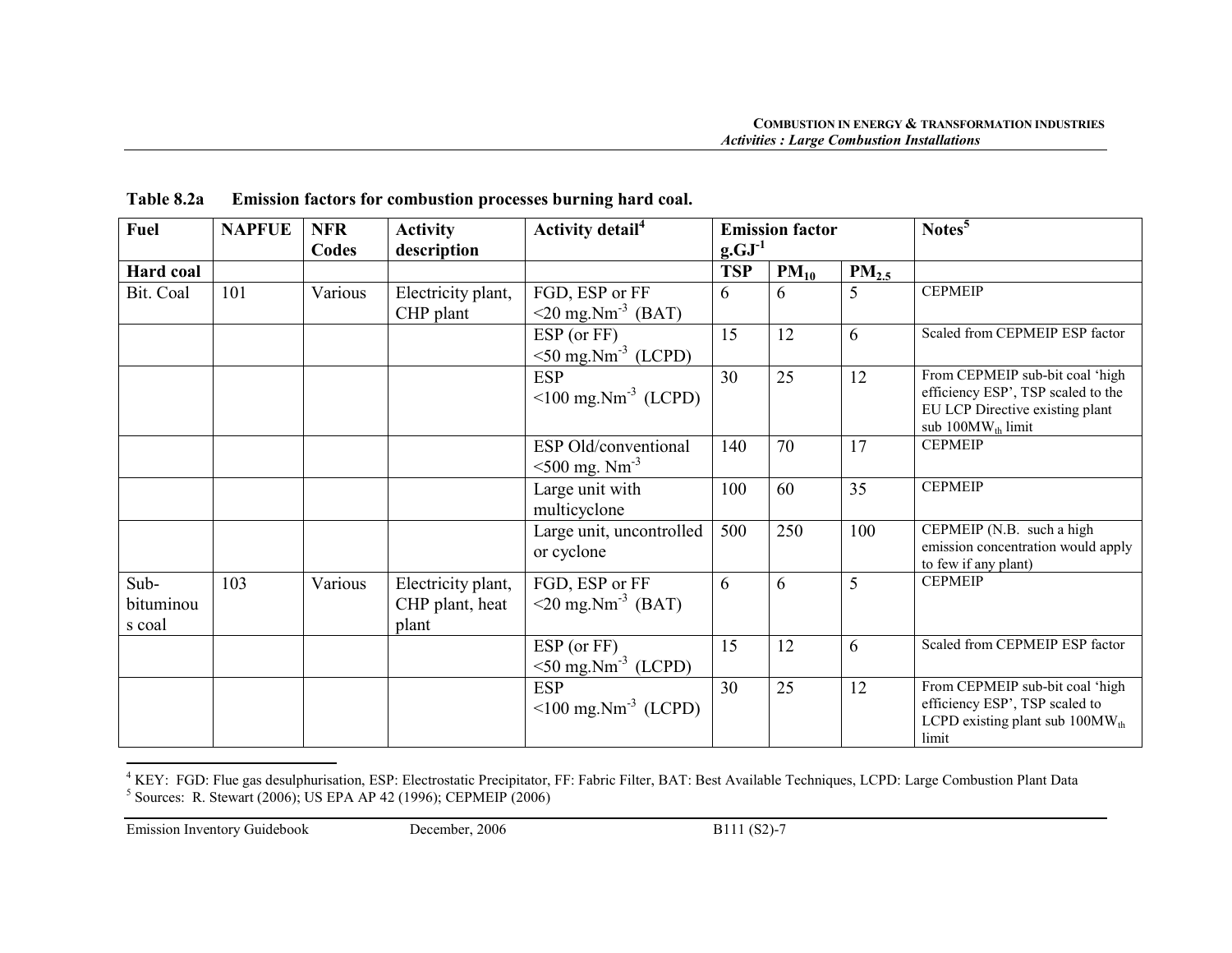| <b>Fuel</b> | <b>NAPFUE</b> | <b>NFR</b> | <b>Activity</b> | <b>Activity detail</b> <sup>4</sup>                     |             | <b>Emission factor</b> |     | Notes <sup>5</sup>                                                                                        |
|-------------|---------------|------------|-----------------|---------------------------------------------------------|-------------|------------------------|-----|-----------------------------------------------------------------------------------------------------------|
|             |               | Codes      | description     |                                                         | $g.GJ^{-1}$ |                        |     |                                                                                                           |
|             |               |            |                 | ESP Old/conventional<br>$\leq 500$ mg. Nm <sup>-3</sup> | 140         | 70                     | 17  | <b>CEPMEIP</b>                                                                                            |
|             |               |            |                 | Conventional large unit<br>with multicyclone            | 100         | 60                     | 35  | <b>CEPMEIP</b>                                                                                            |
|             |               |            |                 | Conventional unit,<br>uncontrolled or cyclone           | 500         | 250                    | 100 | CEPMEIP (N.B. such a high<br>emission concentration would apply<br>to few if any plant)                   |
| Coke        | 107           |            |                 |                                                         |             |                        |     | Coke is unlikely to be burned as<br>primary fuel, when co-fired use the<br>factor for the principal fuel. |

Table 8.2b Emission factors for combustion processes burning brown coal.

| Fuel                 | <b>NAPFUE</b> | <b>NFR</b><br>Code | <b>Activity</b><br>description                 | <b>Activity detail</b>                                | <b>Emission</b><br>factor |           |            | <b>Reference/Comments</b>                                                               |
|----------------------|---------------|--------------------|------------------------------------------------|-------------------------------------------------------|---------------------------|-----------|------------|-----------------------------------------------------------------------------------------|
|                      |               |                    |                                                |                                                       | <b>TSP</b>                | $PM_{10}$ | $PM_{2.5}$ |                                                                                         |
| <b>Brown</b><br>coal | 105           | Various            | Electricity plant,<br>CHP plant, heat<br>plant | FGD, ESP or FF<br>$\leq$ 20 mg.Nm <sup>-3</sup> (BAT) | 9                         | 8         | 6          | <b>CEPMEIP</b>                                                                          |
|                      |               |                    |                                                | High efficiency ESP (or<br>FF)                        | 40                        | 30        | 14         | CEPMEIP (N.B. such a high<br>emission concentration would<br>apply to few if any plant) |
|                      |               |                    |                                                | Conventional large unit<br>with multicyclone          | 100                       | 60        | 35         | CEPMEIP (N.B. such a high<br>emission concentration would<br>apply to few if any plant) |
|                      |               |                    |                                                | Older ESP                                             | 160                       | 80        | 20         | CEPMEIP (N.B. such a high<br>emission concentration would<br>apply to few if any plant) |
|                      |               |                    |                                                | Older installation                                    | 500                       | 250       | 100        | CEPMEIP $(N.B. such a high$                                                             |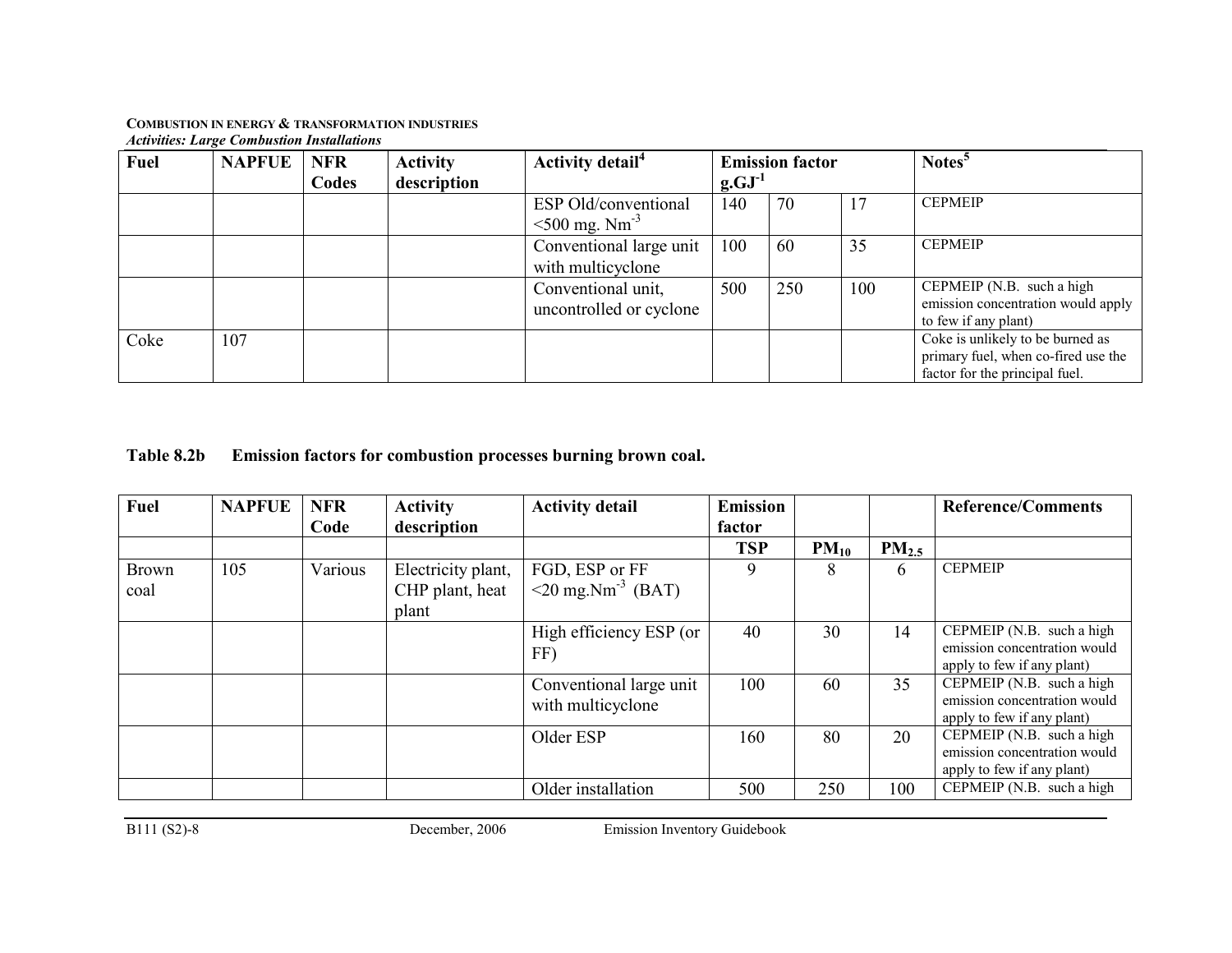| <b>Fuel</b> | <b>NAPFUE</b> | <b>NFR</b> | <b>Activity</b>                                | <b>Activity detail</b>                                                            | <b>Emission</b> |    |    | <b>Reference/Comments</b>                                  |
|-------------|---------------|------------|------------------------------------------------|-----------------------------------------------------------------------------------|-----------------|----|----|------------------------------------------------------------|
|             |               | Code       | description                                    |                                                                                   | factor          |    |    |                                                            |
|             |               |            |                                                | uncontrolled or cyclone                                                           |                 |    |    | emission concentration would<br>apply to few if any plant) |
| Peat        | 113           | Various    | Electricity plant,<br>CHP plant, heat<br>plant | BAT/new LCPD,<br>Modern end-of-pipe<br>abatement FGD, ESP or<br>FF. $<$ 30 mg.Nm3 | 9               | 8  | 6  | <b>CEPMEIP</b>                                             |
|             |               |            |                                                | <b>Efficient</b> abatement<br>LCP larger facility, $\leq 50$<br>mg.Nm3            | 20              | 15 | 10 | TSP Scaled from LCP<br>emission limit of 50 mg. $Nm^{-3}$  |
|             |               |            |                                                | <b>Efficient</b> abatement<br>LCP <100 MW <sub>th</sub> ,<br>$<$ 100mg.Nm3        | 40              | 30 | 20 | TSP Scaled from LCP<br>emission limit of 50 mg. $Nm^{-3}$  |
|             |               |            |                                                | Conventional<br>technology                                                        | 120             | 40 | 20 | <b>CEPMEIP</b>                                             |
|             |               |            |                                                | Conventional smaller,<br>multicyclone                                             | 300             | 40 | 20 | <b>CEPMEIP</b>                                             |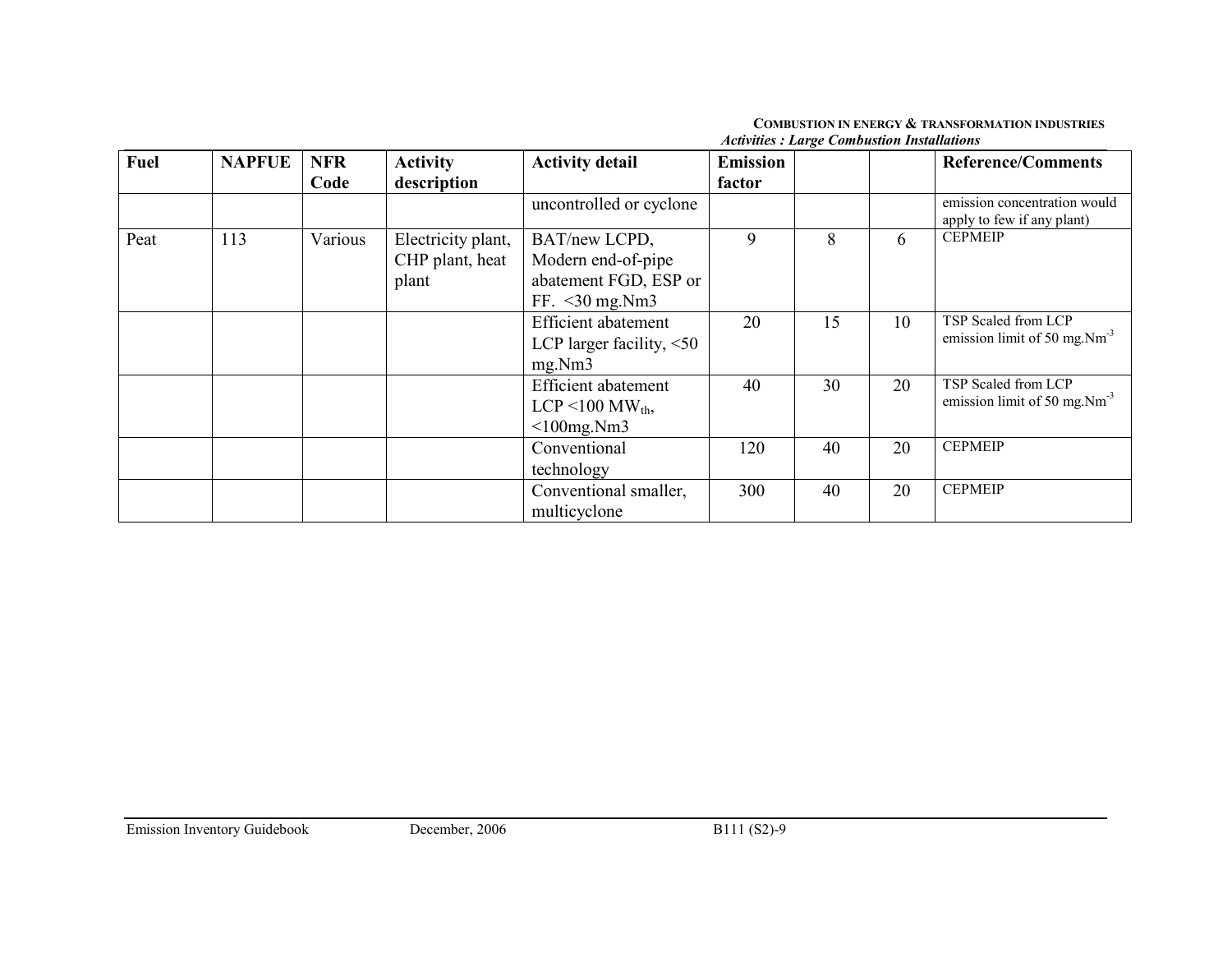# Table 8.2c Emission factors for combustion processes burning other solid fuels

| <b>Fuel</b>              | <b>NAPFUE</b> | <b>NFR</b><br>Code | <b>Activity</b><br>description                              | <b>Activity detail</b>                     | <b>Emission</b><br>factor |           |                   | Reference                                                                                                                                                                                                                       |
|--------------------------|---------------|--------------------|-------------------------------------------------------------|--------------------------------------------|---------------------------|-----------|-------------------|---------------------------------------------------------------------------------------------------------------------------------------------------------------------------------------------------------------------------------|
|                          |               |                    |                                                             |                                            | <b>TSP</b>                | $PM_{10}$ | PM <sub>2.5</sub> |                                                                                                                                                                                                                                 |
| Municipal<br>solid waste | 114           | Various            | Electricity plant,<br><b>CHP</b><br>plant,<br>heating plant | Effective emission<br>control (BAT)        | 15                        | 13        | 10                | CEPMEIP, (N.B. care<br>should be taken using this<br>factor as waste burning is<br>often controlled under<br>national/international<br>regulation to a more<br>stringent specification)                                         |
| (Solid)                  |               |                    |                                                             | Conventional emission<br>control           | 100                       | 70        | 55                | CEPMEIP (uncontrolled.<br>optimised combustion),<br>(N.B. care should be taken<br>using this factor as waste<br>burning is often controlled<br>under national/international<br>regulation to a more<br>stringent specification) |
| Ind. waste               | 115           | Various            | Electricity, CHP,<br>heating plant                          | <b>Effective emission</b><br>control (BAT) | 15                        | 13        | 10                | CEPMEIP, (N.B. care<br>should be taken using this<br>factor as waste burning is<br>often controlled under<br>national/international<br>regulation to a more<br>stringent specification)                                         |
|                          |               |                    |                                                             | Conventional emission<br>control           | 100                       | 70        | 55                | CEPMEIP (uncontrolled,<br>optimised combustion),<br>(N.B. care should be taken<br>using this factor as waste<br>burning is often controlled<br>under national/international<br>regulation to a more<br>stringent specification) |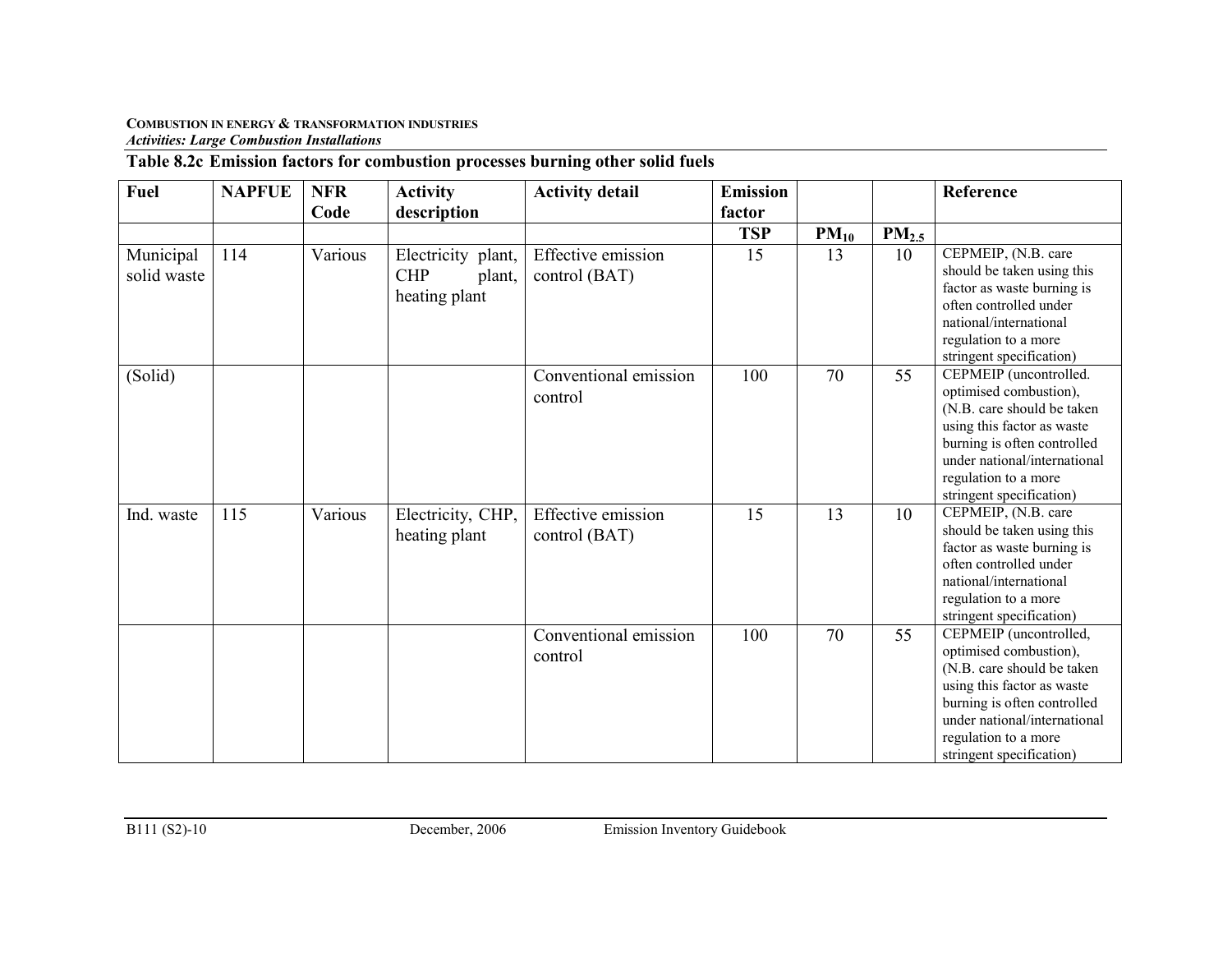| <b>Table 8.2d</b> | Emission factors for combustion processes burning natural gas. |  |  |
|-------------------|----------------------------------------------------------------|--|--|
|                   |                                                                |  |  |

| <b>Fuel</b> | <b>NAPFUE</b> | <b>NFR</b> | <b>Activity</b>   | <b>Activity detail</b> | <b>Emission</b> |           |            | Reference                     |
|-------------|---------------|------------|-------------------|------------------------|-----------------|-----------|------------|-------------------------------|
| (IPCC)      |               | Code       | description       |                        | factor          |           |            |                               |
| Cat)        |               |            |                   |                        |                 |           |            |                               |
|             |               |            |                   |                        | <b>TSP</b>      | $PM_{10}$ | $PM_{2.5}$ |                               |
| Natural     | 301           | Various    | Electricity, CHP  | Burner with optimised  | 0.1             | 0.1       | 0.1        | <b>CEPMEIP</b>                |
| gas         |               |            | and heating plant | combustion             |                 |           |            |                               |
|             |               |            |                   | Conventional           | 0.2             | 0.2       | 0.2        | <b>CEPMEIP</b>                |
|             |               |            |                   | installation           |                 |           |            |                               |
|             |               |            |                   | Conventional           | 0.9             | 0.9       | 0.9        | USEPA AP-42 filterable PM     |
|             |               |            |                   | installation           |                 |           |            | (all PM stated to be $PM_1$ ) |

| <b>Fuel</b> | <b>NAPFUE</b> | <b>NFR</b> | <b>Activity</b>   | <b>Activity detail</b> | <b>Emission</b> |           |            | Reference               |
|-------------|---------------|------------|-------------------|------------------------|-----------------|-----------|------------|-------------------------|
| (IPCC)      |               | Code       | description       |                        | factor          |           |            |                         |
| Cat)        |               |            |                   |                        |                 |           |            |                         |
|             |               |            |                   |                        | <b>TSP</b>      | $PM_{10}$ | $PM_{2.5}$ |                         |
| Gas works   | 311           | Various    | Electricity, CHP  | Clean fuel, efficient  | 0.1             | 0.1       | 0.1        | <b>CEPMEIP</b>          |
| gas         |               |            | and heating plant | combustion             |                 |           |            |                         |
|             |               |            |                   | Clean fuel,            | 0.2             | 0.2       | 0.2        | CEPMEIP (conventional   |
|             |               |            |                   | Conventional           |                 |           |            | installation)           |
|             |               |            |                   | installation           |                 |           |            |                         |
|             |               |            |                   | Conventional           | 5               | 5         |            | CEPMEIP. (N.B. High     |
|             |               |            |                   | installation           |                 |           |            | PM due to fuel quality) |
| Other       | 314           | Various    | Electricity, CHP  | Clean fuel, efficient  | 0.1             | 0.1       | 0.1        | <b>CEPMEIP</b>          |
| gaseous     |               |            | and heating plant | combustion             |                 |           |            |                         |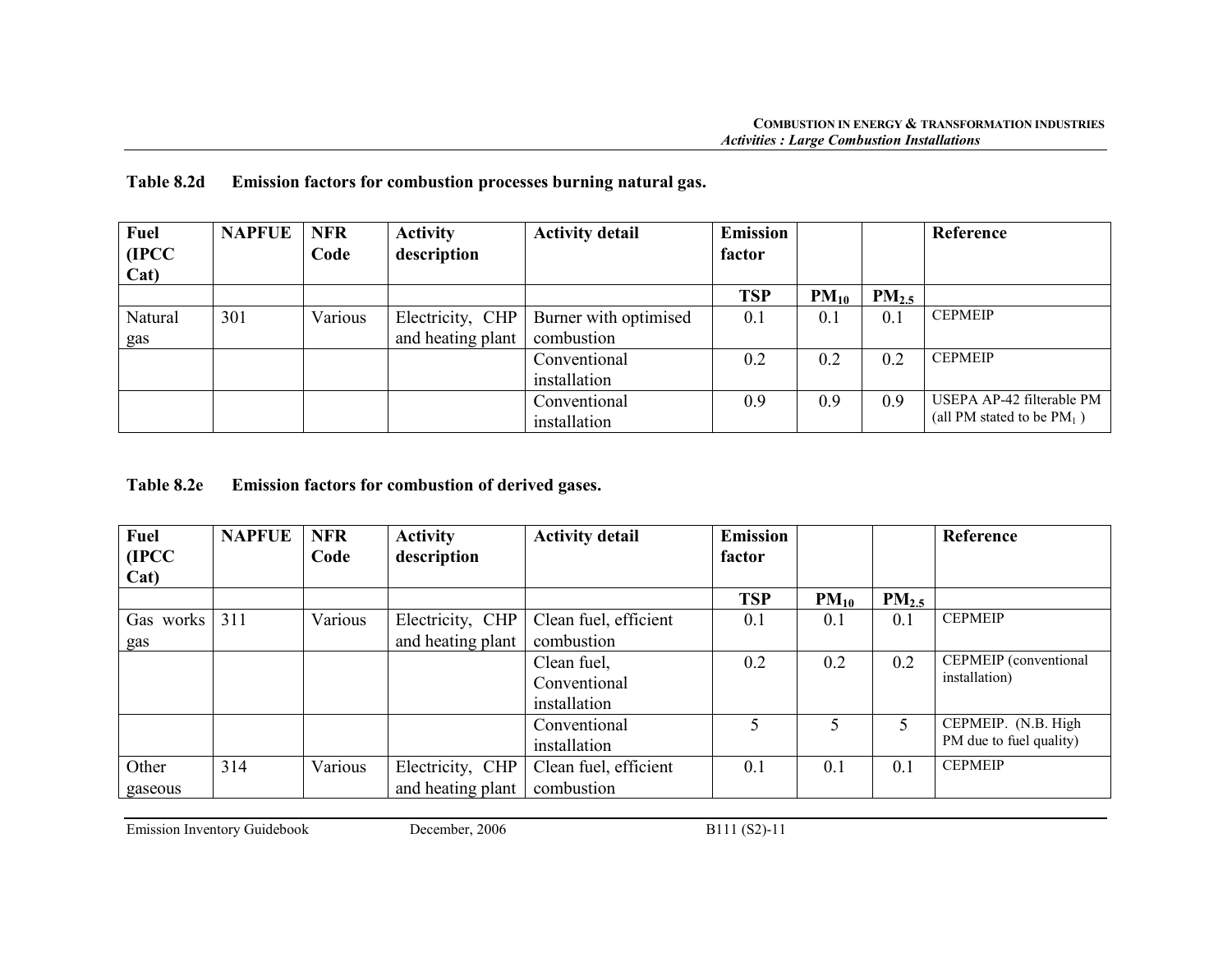| Fuel<br>(IPCC)          | <b>NAPFUE</b> | <b>NFR</b><br>Code | <b>Activity</b><br>description                                | <b>Activity detail</b>                      | <b>Emission</b><br>factor |     |     | Reference                              |
|-------------------------|---------------|--------------------|---------------------------------------------------------------|---------------------------------------------|---------------------------|-----|-----|----------------------------------------|
| Cat)                    |               |                    |                                                               |                                             |                           |     |     |                                        |
| fuel                    |               |                    |                                                               |                                             |                           |     |     |                                        |
|                         |               |                    |                                                               | Conventional<br>installation                | 5                         | 5   | 5   | <b>CEPMEIP</b>                         |
| Coke oven<br>gas        | 304           | Various            | Electricity, CHP<br>heating<br>plant,<br>coke ovens           | Clean fuel, efficient<br>combustion         | 0.1                       | 0.1 | 0.1 | <b>CEPMEIP</b>                         |
|                         |               |                    |                                                               | Clean fuel,<br>conventional<br>installation | 0.2                       | 0.2 | 0.2 | CEPMEIP (conventional<br>installation) |
|                         |               |                    |                                                               | Conventional<br>installation                | 5                         | 5   | 5   | CEPMEIP.                               |
| Blast<br>furnace<br>gas | 305           | Various            | Electricity, CHP<br>and<br>heating<br>plant,<br>coke<br>ovens | Clean fuel, efficient<br>combustion         | 0.1                       | 0.1 | 0.1 | <b>CEPMEIP</b>                         |
|                         |               |                    |                                                               | Clean fuel,<br>Conventional<br>installation | 0.2                       | 0.2 | 0.2 | CEPMEIP (conventional<br>installation) |
|                         |               |                    |                                                               | Conventional<br>installation                | 5                         | 5   | 5   | CEPMEIP.                               |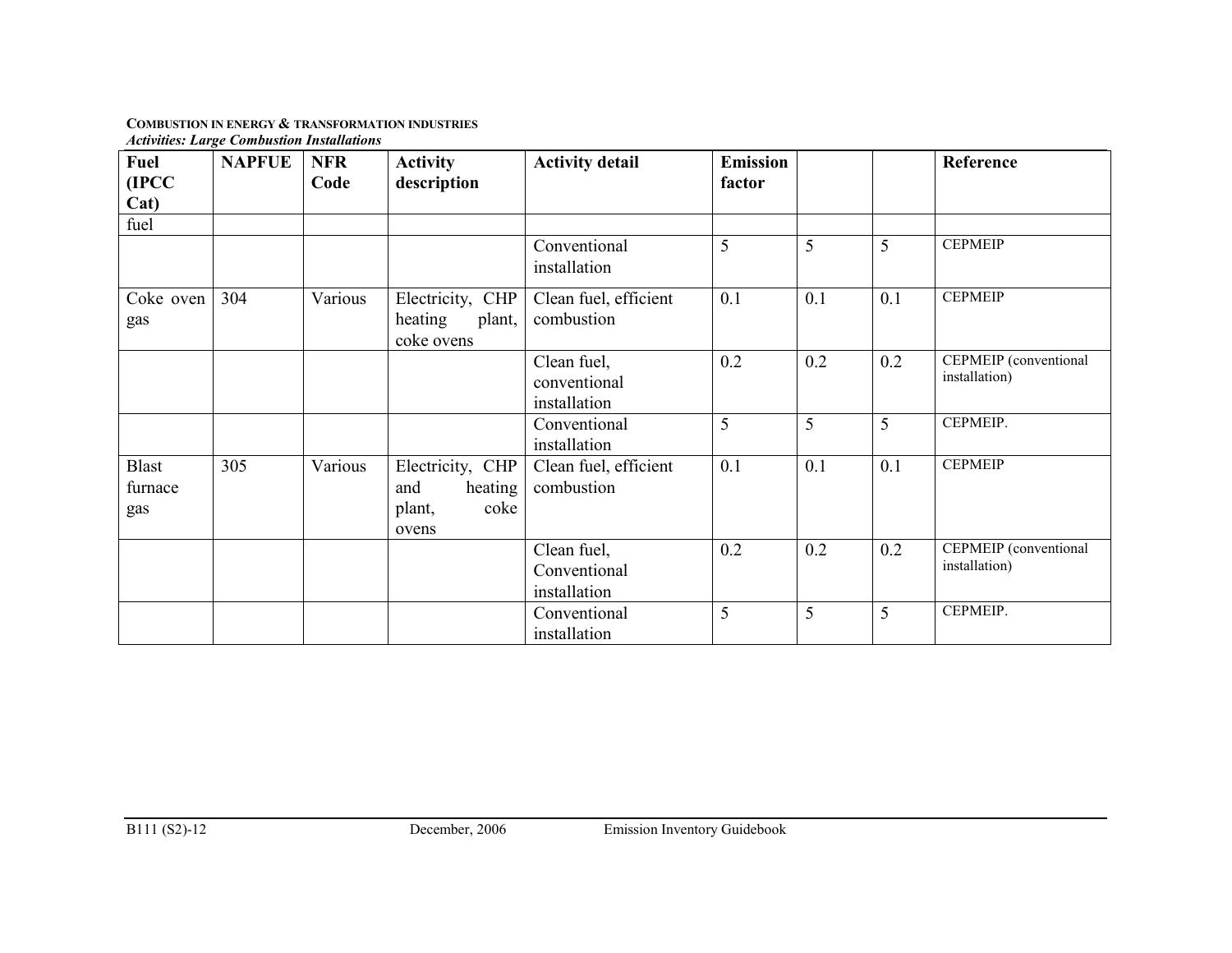| <b>Fuel</b><br>(IPCC) | <b>NAPFUE</b> | <b>NFR</b><br>Code | <b>Activity</b><br>description        | <b>Activity detail</b>                              | <b>Emission</b><br>factor |           |            | Reference                                                                                                                                                |
|-----------------------|---------------|--------------------|---------------------------------------|-----------------------------------------------------|---------------------------|-----------|------------|----------------------------------------------------------------------------------------------------------------------------------------------------------|
| Cat)                  |               |                    |                                       |                                                     |                           |           |            |                                                                                                                                                          |
|                       |               |                    |                                       |                                                     | <b>TSP</b>                | $PM_{10}$ | $PM_{2.5}$ |                                                                                                                                                          |
| Residual<br>fuel oil  | 203           | Various            | Electricity, CHP<br>and heating plant | Low S fuel with<br>optimised burner or<br>abatement | 3                         | 3         | 2.5        | CEPMEIP (equivalent to<br>about 10 mg.Nm3 or BAT)                                                                                                        |
|                       |               |                    |                                       | Low S fuel, efficient<br>combustion                 | 14                        | 12        | 10         | CEPMEIP. About 50<br>mg.Nm3 (EU LCPD limit<br>for existing plant)                                                                                        |
|                       |               |                    |                                       | Low-Medium S fuel,<br>conventional<br>installation  | 20                        | 15        | 9          | CEPMEIP (equivalent. to<br>about 70 mg.Nm3.                                                                                                              |
|                       |               |                    |                                       | Low-Medium S fuel,<br>conventional<br>installation  | 60                        | 50        | 40         | CEPMEIP, the higher of<br>two entries used about 200<br>mg.Nm3                                                                                           |
|                       |               |                    |                                       | High S fuel                                         | 210                       | 190       | 130        | CEPMEIP, the lower of<br>two entries for high S used.<br>(N.B. such a high<br>emission concentration 750<br>mg.Nm3 would apply to<br>few if any plant)   |
| Petroleum<br>coke     | 110           | 1A1b               | Oil refineries                        | Conventional,<br>multicyclone                       | 100                       | 60        | 35         | CEPMEIP, N.B the factor<br>is very high compared to<br>the EU LCP Directive<br>ELVs and BAT for large<br>furnaces. Bit Coal factors<br>more appropriate. |

# Table 8.2f Emission factors for combustion of heavy fuel oil.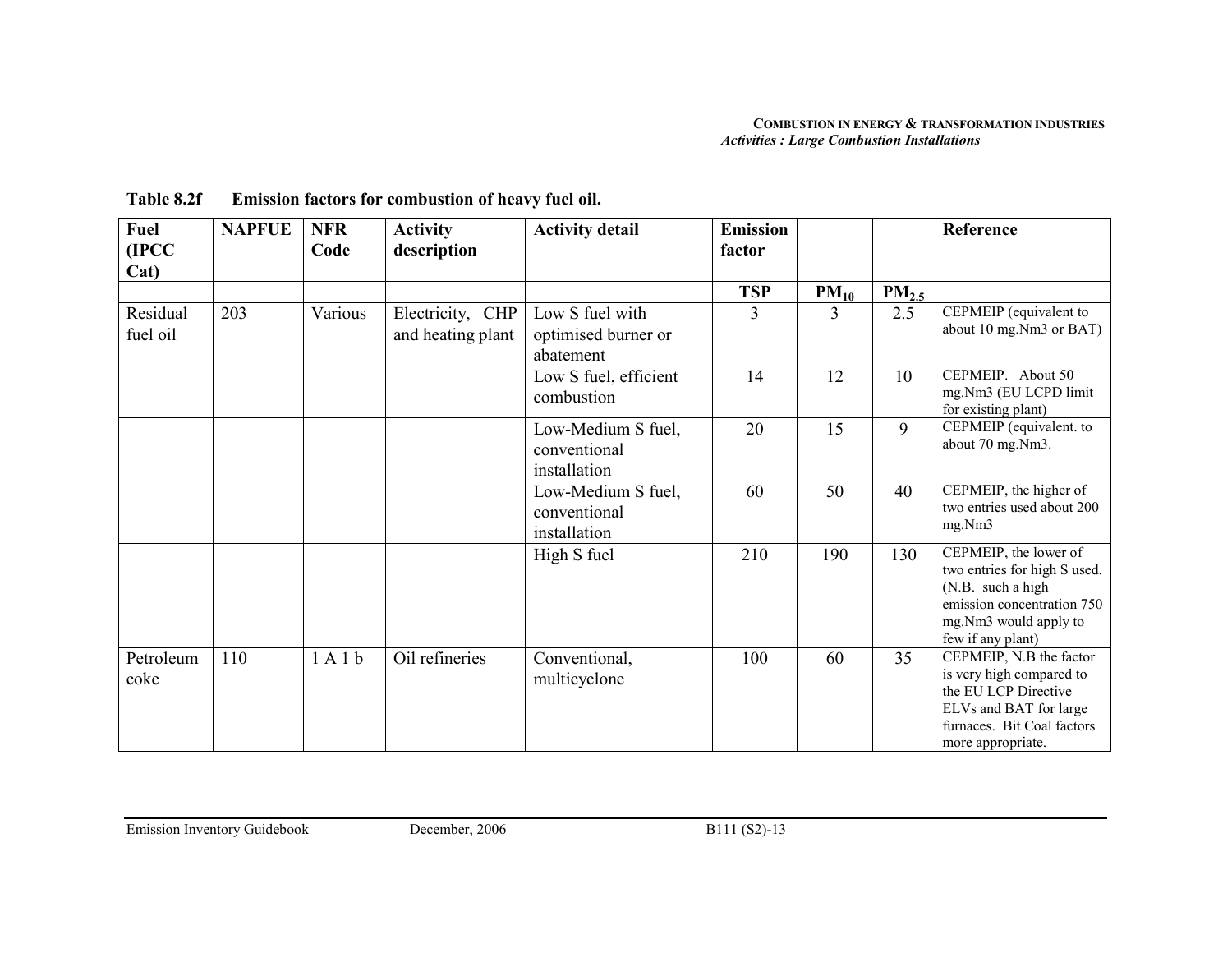| <b>Fuel</b>                   | <b>NAPFUE</b> | <b>NFR</b> | <b>Activity</b>                    | <b>Activity detail</b>                             | <b>Emission</b> |                |                   | Reference                                                                                                                 |
|-------------------------------|---------------|------------|------------------------------------|----------------------------------------------------|-----------------|----------------|-------------------|---------------------------------------------------------------------------------------------------------------------------|
| (IPCC)<br>Cat)                |               | Code       | description                        |                                                    | factor          |                |                   |                                                                                                                           |
|                               |               |            |                                    |                                                    | <b>TSP</b>      | $PM_{10}$      | PM <sub>2.5</sub> |                                                                                                                           |
| Gas/Diesel<br>oil             | 205           | Various    | Electricity, CHP,<br>heating plant | Optimised burner                                   | 2               | $\overline{2}$ | $\overline{2}$    | <b>CEPMEIP</b>                                                                                                            |
|                               |               |            |                                    | Conventional burner                                | 5               | 5              | 5                 | <b>CEPMEIP</b>                                                                                                            |
| Naphtha                       | 210           | 1A1b       | Oil refineries                     | All units                                          | 5               | 5              | 5                 | <b>CEPMEIP</b>                                                                                                            |
| Liquefied<br>Petroleum<br>gas | 303           | Various    | Electricity, CHP,<br>heating plant | Optimised burner                                   | 0.1             | 0.1            | 0.1               | <b>CEPMEIP</b>                                                                                                            |
|                               |               |            |                                    | Conventional burner                                | 5               | 5              | 5                 | <b>CEPMEIP</b>                                                                                                            |
| Refinery<br>gas               | 308           | Various    | Electricity, CHP,<br>heating plant | Optimised burner                                   | 0.1             | 0.1            | 0.1               | <b>CEPMEIP</b>                                                                                                            |
|                               |               |            |                                    | Conventional burner                                | 5               | 5              | 5                 | <b>CEPMEIP</b>                                                                                                            |
| Other oil                     | 224           | Various    | Electricity, CHP,<br>heating plant | Low S fuel, optimised<br>burner                    | 3               | $\overline{3}$ | 2.5               | <b>CEPMEIP</b>                                                                                                            |
|                               |               |            |                                    | Low S fuel, efficient<br>combustion                | 14              | 12             | 10                | CEPMEIP for residual oil.<br>About 50 mg.Nm3 (LCPD<br>limit for existing plant)                                           |
|                               |               |            |                                    | Low-Medium S fuel,<br>conventional<br>installation | 20              | 15             | 9                 | CEPMEIP (equiv. to about<br>70 mg.Nm3.                                                                                    |
|                               |               |            |                                    | Low-Medium S fuel,<br>conventional<br>installation | 60              | 50             | 40                | CEPMEIP (highest of<br>similar entries with TSP of<br>35, 40, 50 and 60 used.<br>About $200 \text{ mg}$ . $\text{Nm}^3$ ) |

# Table 8.2g Emission factors for combustion of other liquid fuels.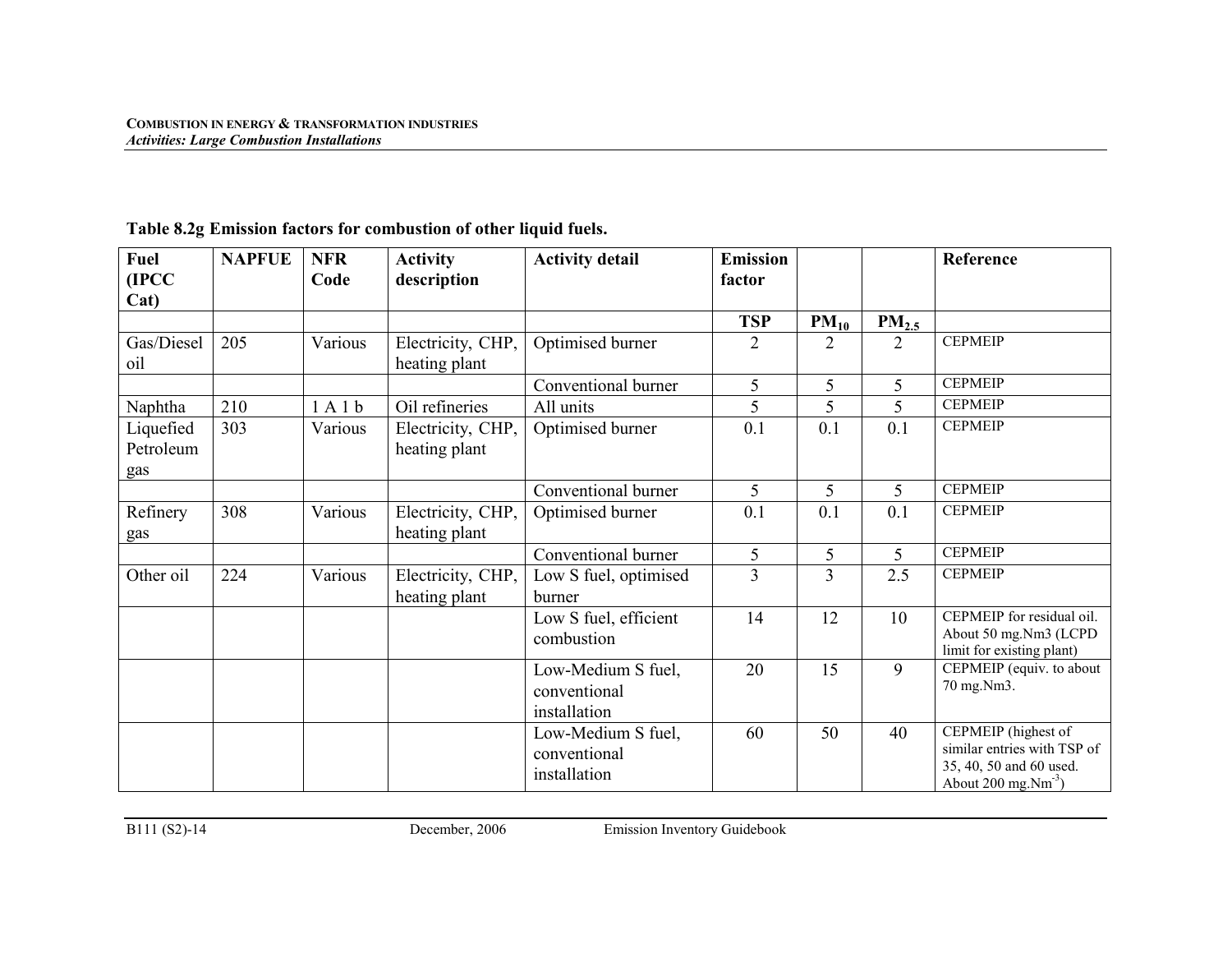|                               |               |                    |                                |                        | <i>Executives</i> : <i>Large</i> Componsion monumento |           |            |                                                                                                                                          |  |  |  |
|-------------------------------|---------------|--------------------|--------------------------------|------------------------|-------------------------------------------------------|-----------|------------|------------------------------------------------------------------------------------------------------------------------------------------|--|--|--|
| <b>Fuel</b><br>(IPCC)<br>Cat) | <b>NAPFUE</b> | <b>NFR</b><br>Code | <b>Activity</b><br>description | <b>Activity detail</b> | Emission<br>factor                                    |           |            | Reference                                                                                                                                |  |  |  |
|                               |               |                    |                                |                        | <b>TSP</b>                                            | $PM_{10}$ | $PM_{2.5}$ |                                                                                                                                          |  |  |  |
|                               |               |                    |                                | High S fuel            | 210                                                   | 190       | 130        | CEPMEIP, lower of two<br>entries for high S used.<br>$\bigcap$ (N.B. this is a very high<br>emission concentration<br>$\sim$ 750 mg.Nm3) |  |  |  |

Table 8.2h Emission factors for combustion of biomass

| <b>Fuel</b><br>(IPCC<br>Cat) | <b>NAPFUE</b> | <b>NFR</b><br>Code | <b>Activity</b><br>description             | <b>Activity detail</b>                       | <b>Emission</b><br>factor |           |                  | Reference                                                                                  |
|------------------------------|---------------|--------------------|--------------------------------------------|----------------------------------------------|---------------------------|-----------|------------------|--------------------------------------------------------------------------------------------|
|                              |               |                    |                                            |                                              | <b>TSP</b>                | $PM_{10}$ | PM <sub>25</sub> |                                                                                            |
| Wood                         | 111           | Various            | Electricity, CHP,<br>heating plant         | Modern, BAT unit <20<br>mg.Nm3 TSP           | 7                         | 7         | 6                | TSP scaled from BAT<br>benchmark, fractions applied<br>based on Bit coal                   |
|                              |               |                    |                                            | Older unit, $\leq 100$<br>mg.Nm3 TSP         | 35                        | 25        | 12               | TSP scaled from emission<br>concentration, fractions<br>based on bit coal                  |
|                              |               |                    |                                            | Uncontrolled<br>conventional                 | 100                       | 70        | 55               | CEPMEIP (equiv. To an<br>uncontrolled multicyclone)                                        |
| Charcoal                     | 112           | 1 A 2 c            | Chemicals                                  | Conventional large unit<br>with multicyclone | 100                       | 60        | 35               | CEPMEIP (N.B. the use of<br>charcoal in LCP is likely to<br>be rare.                       |
| <b>Black</b><br>liquour      | 215           | 1A2f               | Textile & leather<br>(Pulp and Paper)<br>? | Conventional<br>installation                 | 160                       | 150       | 150              | CEPMEIP (N.B. such a<br>high emission concentration<br>would apply to few if any<br>plant) |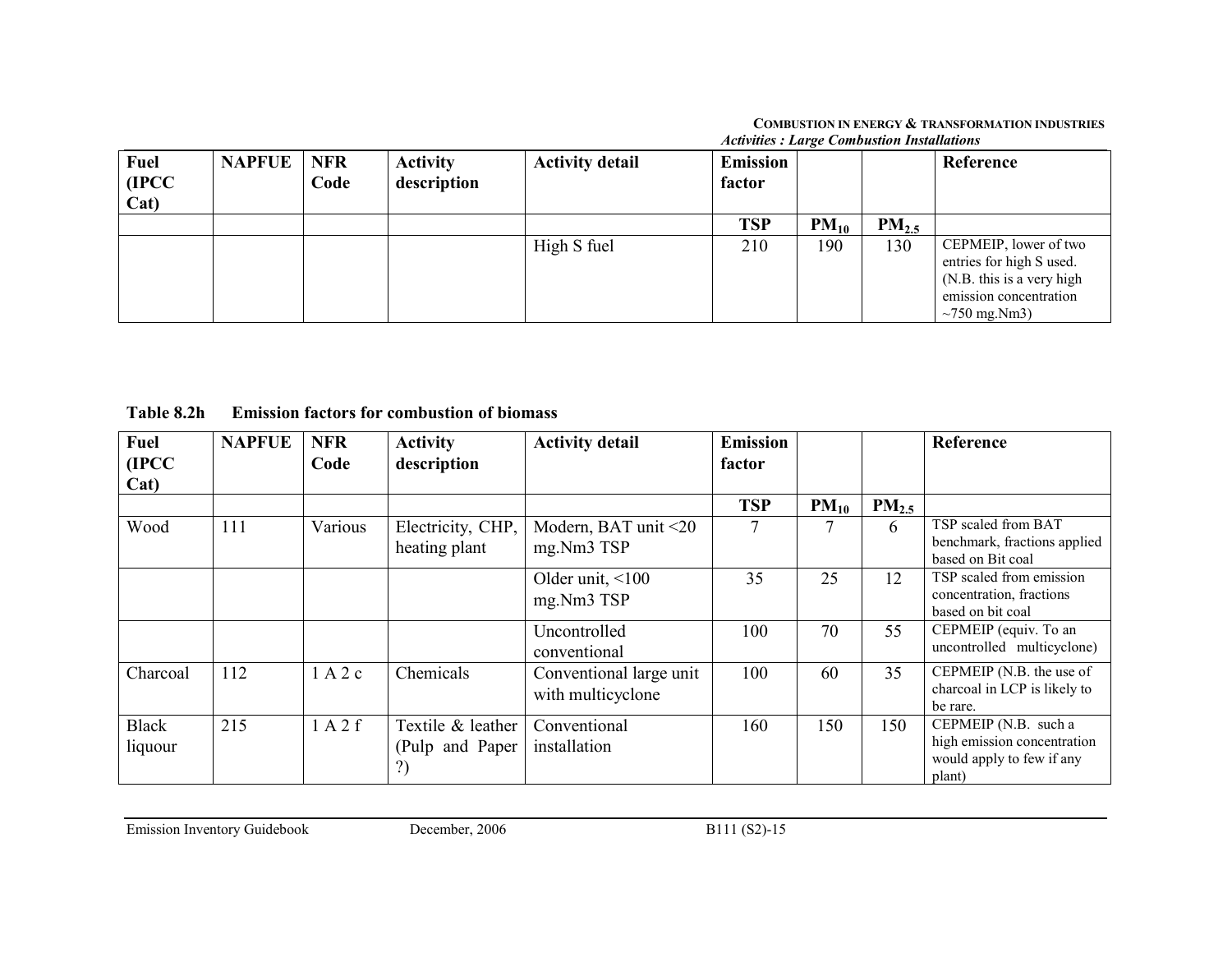| Fuel<br>(IPCC)<br>Cat) | <b>NAPFUE</b> | <b>NFR</b><br>Code | <b>Activity</b><br>description     | <b>Activity detail</b>                 | <b>Emission</b><br>factor |           |                   | Reference                                                                                     |
|------------------------|---------------|--------------------|------------------------------------|----------------------------------------|---------------------------|-----------|-------------------|-----------------------------------------------------------------------------------------------|
|                        |               |                    |                                    |                                        | <b>TSP</b>                | $PM_{10}$ | PM <sub>2.5</sub> |                                                                                               |
| <b>Biogas</b>          | 309           | Various            | Electricity, CHP,<br>heating plant | Modern optimised large<br>installation | 3                         | 3         | 2.5               | CEPMEIP (cleaned fuel)                                                                        |
|                        |               |                    |                                    | Conventional burner                    |                           |           | 5                 | <b>CEPMEIP</b>                                                                                |
|                        |               |                    |                                    | Modern, optimised                      | 20                        | 15        | 10                | CEPMEIP (gasification<br>plant), seems high for<br>gaseous fuel                               |
|                        |               |                    |                                    | Conventional<br>installation           | 160                       | 150       | 150               | CEPMEIP $(N.B. such a)$<br>high emission concentration<br>would apply to few if any<br>plant) |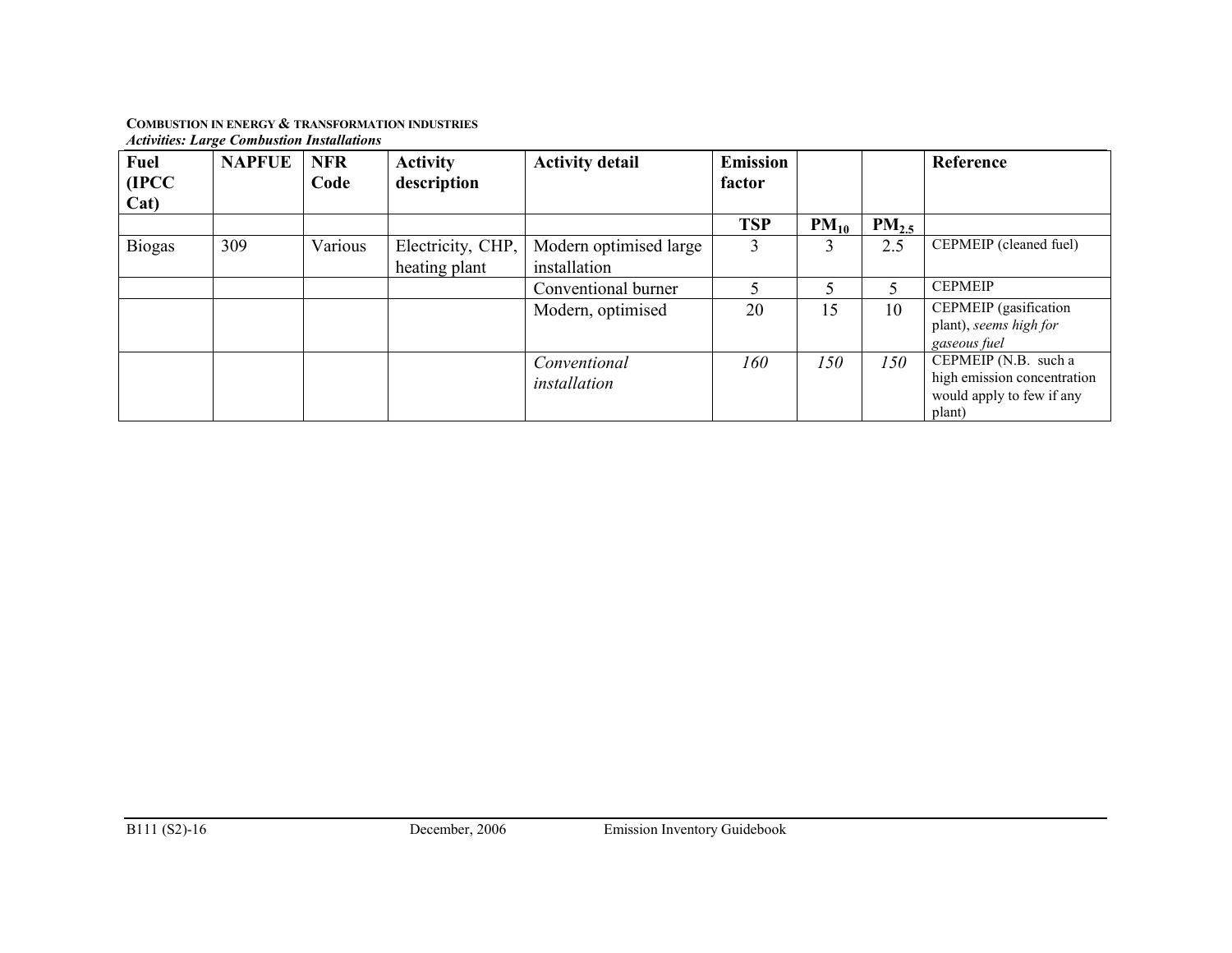#### 8.3 Measured Emission Factors for consideration in Tier 3 Methodology

Annex 1 lists measurement derived PM emission factor data typical of that required for a tier 3 approach for large combustion plant – see also Section 15.

#### 9 SPECIES PROFILES

The US EPA (2003) undertook a review of species profiles within  $PM_{2,5}$  and reports particle size distribution data for a variety of fuels and combustion and abatement technologies. Some of these data are dated and have high uncertainty ratings. Profiles of other materials are not available.

|              | $\cdot$<br><b><i><u><u></u></u></i></b><br><b>Profile ref Profile name</b> | Component  |            |                  |        |        |  |  |  |
|--------------|----------------------------------------------------------------------------|------------|------------|------------------|--------|--------|--|--|--|
|              |                                                                            | <b>POA</b> | <b>PEC</b> | GSO <sub>4</sub> | PNO3   | Other  |  |  |  |
| 22002        | <b>Residual Oil Combustion</b>                                             | 0.1075     | 0.0869     | 0.5504           | 0.0005 | 0.2547 |  |  |  |
| 22003        | Distillate Oil Combustion                                                  | 0.0384     | 0.0770     | 0.3217           | 0.0024 | 0.5605 |  |  |  |
| 22004        | Natural Gas Combustion                                                     | 0.6000     | 0.0000     | 0.2000           | 0.0055 | 0.1945 |  |  |  |
| 22007        | Liquid Waste Combustion                                                    | 0.0540     | 0.1050     | 0.0680           | 0.0000 | 0.7730 |  |  |  |
| 22009        | Solid Waste Combustion                                                     | 0.0068     | 0.0350     | 0.0680           | 0.0000 | 0.8902 |  |  |  |
| <b>NCOAL</b> | Coal Combustion                                                            | 0.20       | 0.01       | 0.16             | 0.005  | 0.625  |  |  |  |
| <b>NWWAS</b> | Wood Waste Boiler                                                          | 0.39       | 0.14       | 0.08             | 0      | 0.39   |  |  |  |

#### Table 8.2i US EPA  $(2003)$  PM<sub>2.5</sub> species profiles

Notes:

POA - Primary organic aerosol derived from organic carbon

PEC - Elemental Carbon

GSO4 - Sulphate

PNO3 - Nitrate

Other – Remainder of  $PM_{2.5}$  material emitted.

Note that the data for the coal combustion and other profiles are derived from dilution tunnel measurements and may not be directly comparable with primary  $PM_{2.5}$ .

## 10 UNCERTAINTY ESTIMATES

The overall 'Uncertainty' in national emission inventories may be significant – as illustrated in Table 9.1.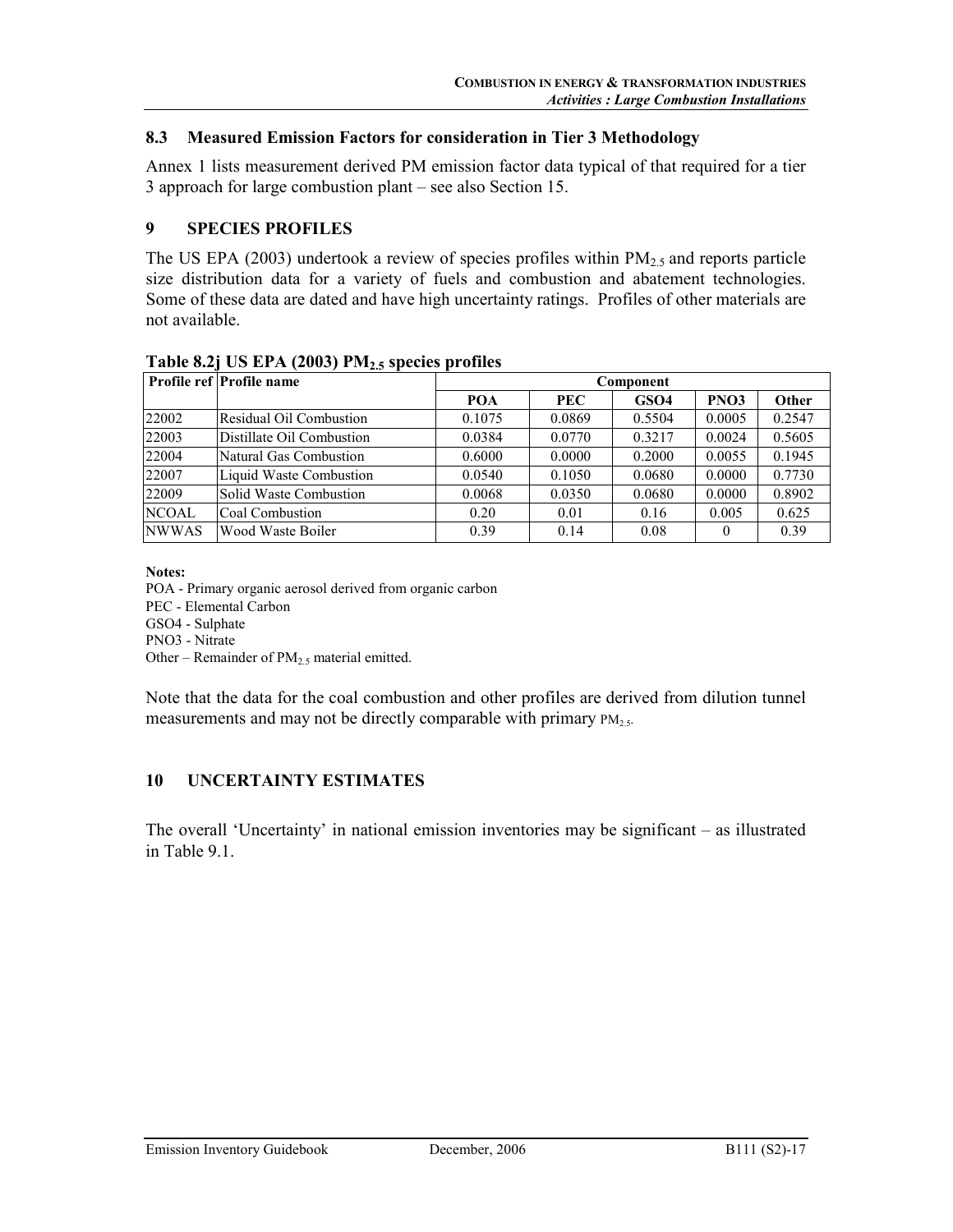| <b>Pollutant</b>       | <b>Estimated Uncertainty (%)</b> |
|------------------------|----------------------------------|
|                        |                                  |
| $PM_{10}$              | $-20$ to $+50$                   |
| $PM_{2.5}$             | $-20$ to $+30$                   |
| $PM_{1.0}$             | $-10$ to $+20$                   |
| $PM_{0.1}$             | $+/- 10$                         |
|                        |                                  |
| <b>Sulphur Dioxide</b> | $+/- 3$                          |
| Oxides of Nitrogen     | $+/- 8$                          |
| <b>NMVOCs</b>          | $+/- 10$                         |
| Ammonia                | $+/- 20$                         |

| Table 9.1 Uncertainty estimate for selected pollutants in the UK air emission inventory |  |  |
|-----------------------------------------------------------------------------------------|--|--|
| (NAEI, 2005).                                                                           |  |  |

There is uncertainty in both the aggregated emission factors and activity data used to estimate emissions i.e. the imprecision and error to be expected from the application of an 'average' emission factor or activity statistic to estimate emissions from a specific sector - an artificial grouping of 'similar' sources.

The uncertainty is partly the result of how emission factors are developed and applied. In the case of primary particulate matter, the expanded statistical uncertainty is made up of: between plant variance, within plant variance, and uncertainties associated with the measurement methodology used and the aggregation of data. The measurement data in Annex 1 illustrates the variability in emission factors that occurs from between plant variance.

Process measurements, from which emission factors are developed at individual facility level, are subject to both systematic and random errors in the determination of mass concentration, mass emission, size distribution, and analytical errors etc.

In addition bias may exist in emission factors arising from:

- 1. Assumptions made about the abatement used on 'typical' industrial installations. For example emission factors 'age', the factors widely used in the Guidebook and hence by many countries as default emission factors in their national inventories become out of date. Recent measurement work suggests that they may overestimate emissions from the industrial processes subject to more modern industrial emissions regulation. They may, however, still be fully representative for older plant, small plant, or for poorer fuels;
- 2. Assumptions about the relationship between TSP and  $PM10/PM_{2.5}$ . The technical literature is comprehensive for TSP and the data quality can be good if measurements have been made using the international standard methods that are available (typically the 95% confidence limit  $\sim$ 10%). But a variety of methods are used for particle size fractionation and as yet there are no harmonised international standards to ensure comparability. Published measurement data for PM10 is sparse, that for  $PM_{2.5}$ emissions more so. An added complication is that the methodology for the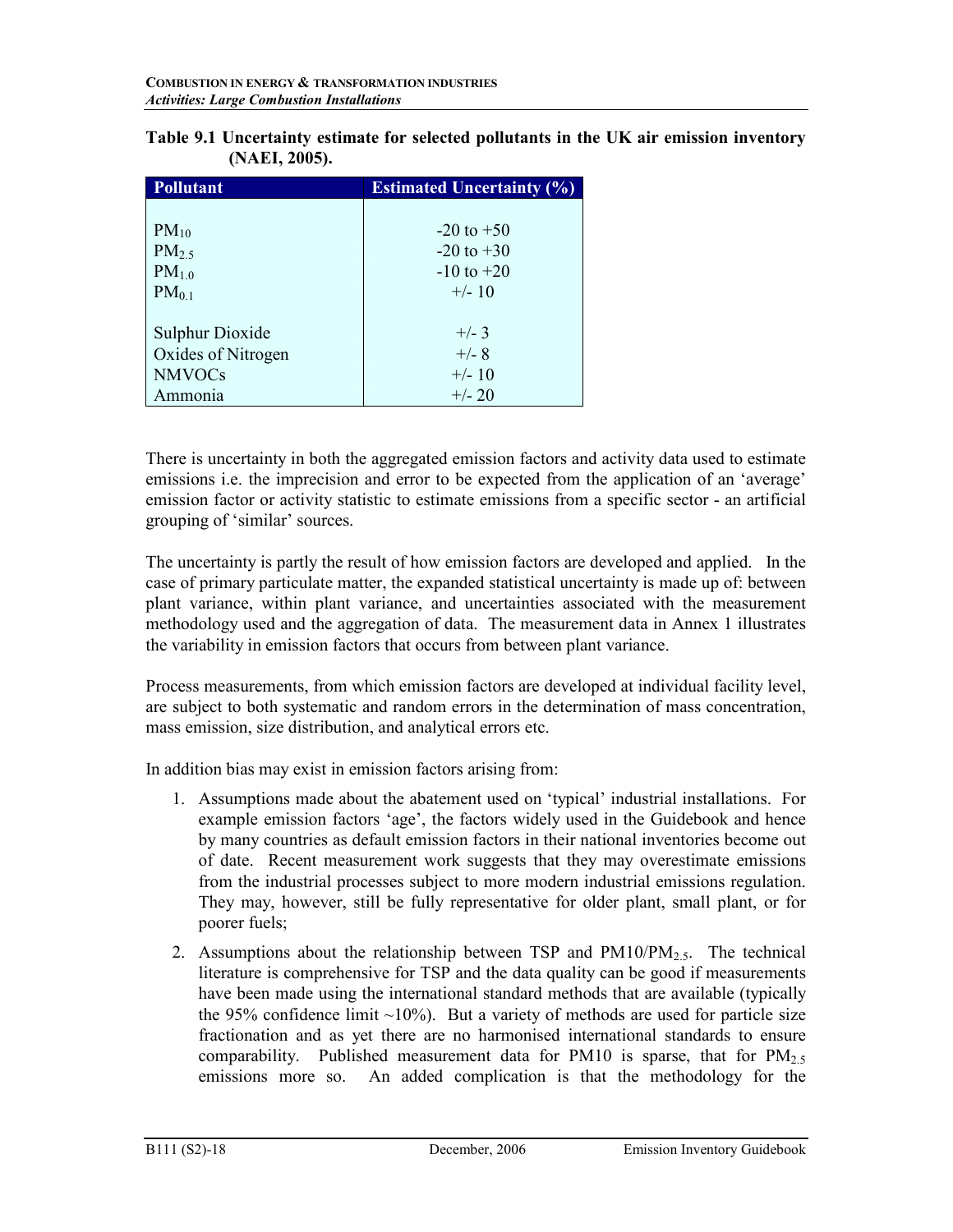determination of TSP differs from that of PM10 and  $PM_{2.5}$  and so the two need not correlate directly.

# 11 WEAKEST ASPECTS/PRIORITY AREAS FOR IMPROVEMENT IN CURRENT METHODOLOGY

The stack emission factors described in the Guidebook, and all the  $PM_{10}$  emission factors, are based whenever possible on measurements. Particle measurements have often been made on the mass of total particulate matter and then converted to  $PM_{10}$  based either on the size distribution of the sample collected or, more usually, on size distributions given in the literature. There may be secondary sources of particulate matter, that are diffuse or fugitive in nature e.g. emissions from coke ovens, stockpiles, ash handling etc. These emissions are difficult to measure and in some cases it is likely that no entirely satisfactory measurements have ever been made, in many cases estimates of emissions from such sources are missing.

There is very little published data suitable for emission inventory compilation. I.e. representative data of known quality relating a) quantities of (particulate) material released to b) the activity associated with the release of that pollutant. Suitable data and associated information would record the determination of mass emissions rates using standardized measurement methods or calculation-based methods. Ideally such methods would cover the planning and execution of the data collection programme including: the selection of sampling methodology, choice of equipment, suitable working procedures, the calculation of representative emissions rates, the selection of matching activity data, the determination of sampling/measurement uncertainty, and the reporting of information in a form that is suitable for calculating emissions factors.

# 12 SPATIAL DISAGGREGATION CRITERIA FOR AREA SOURCES

Combustion plants should be considered as point sources if plant specific data are available. Otherwise national emissions should be disaggregated on the basis of plant capacity, employment or population statistics.

## 13 TEMPORAL DISAGGREGATION CRITERIA

Combustion processes can be considered as a continuous process however individual combustion plant may have daily and/or seasonal temporal profiles.

# 14 ADDITIONAL COMMENTS

See chapter B111.

# 15 SUPPLEMENTARY DOCUMENTS

Digest of UK Energy Statistics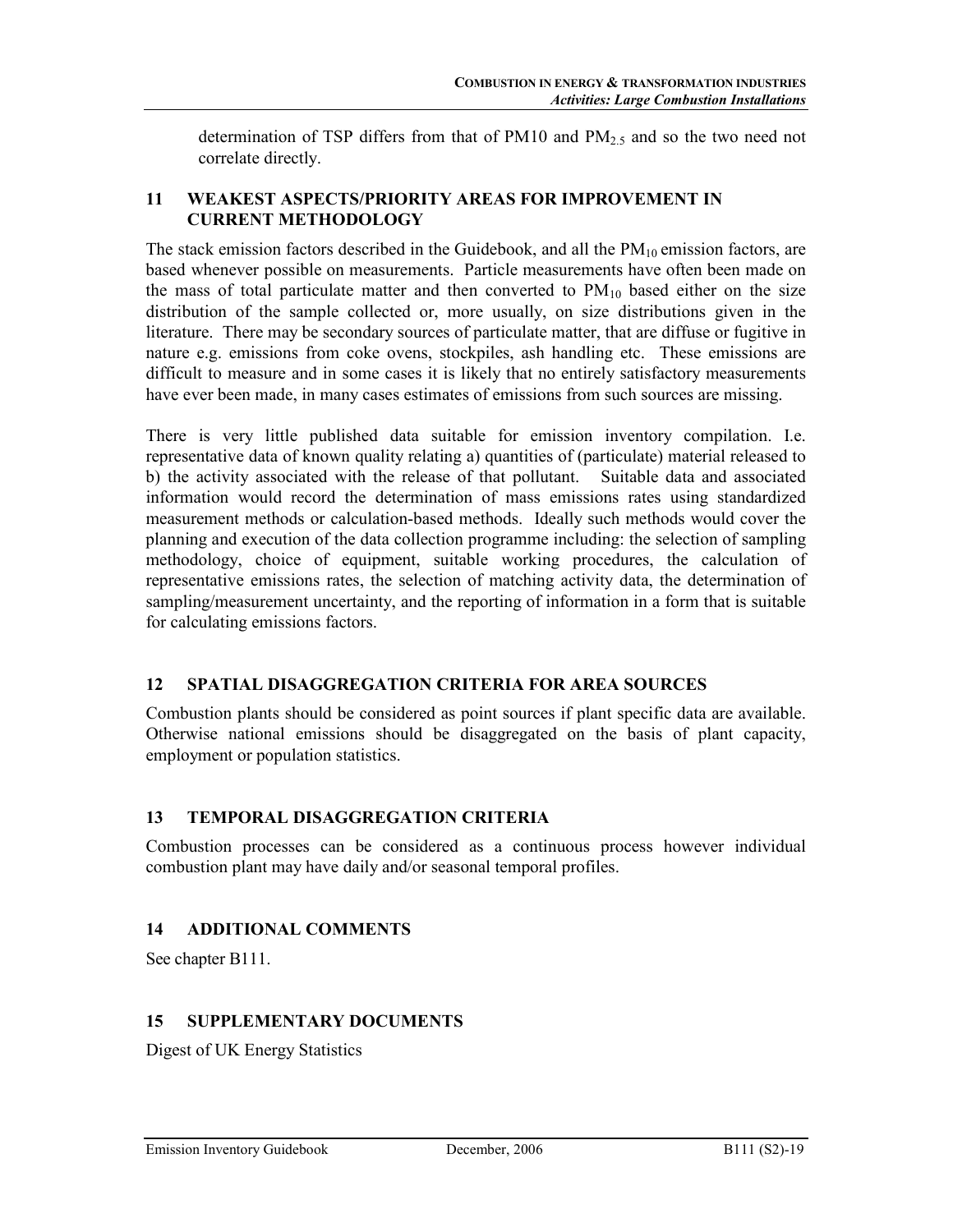Recommendations for the Update and Improvement of Existing  $PM_{2.5}$  Split Factors – Note from Pacific Environmental Services to US EPA 29 September 2003

IIASA RAINS data

#### 16 VERIFICATION PROCESSES

The applicability of the emission factors quoted, in Section 8 above, for use with highly regulated plant may be verified using the measurement data listed in Annex 1.

## 17 REFERENCES

EMEP/CORINAIR Emission Inventory Guidebook – 2005, EEA (European Environment Agency) Chapter B111

IPPC Best Available Techniques Reference Document on the Production of Iron and Steel, December 2001, http://eippcb.jrc.es

IPPC Best Available Techniques Reference Document on Large Combustion Plants, December 2001, http://eippcb.jrc.es

IPPC Best Available Techniques Reference Document on the Production of Pulp and Paper, December 2001, http://eippcb.jrc.es

NAEI (2005) UK National Atmospheric Emissions Inventory: UK Emissions of Air Pollutants 1970 to 2003, October 2005

US EPA (1996) Compilation of Air Pollutant Emission Factors Vol.1 Report AP-42 (5<sup>th</sup> ed.)

US EPA (2003)  $PM<sub>2.5</sub>$  Source Profiles http://www.epa.gov/ttn/chief/emch/speciation/index.html

Visschedijk, A.J.H., J. Pacyna, T. Pulles, P. Zandveld and H. Denier van der Gon, 2004, Cooordinated European Particulate Matter Emission Inventory Program (CEPMEIP), In: P. Dilara et. Al (eds), Proceedings of the PM emission inventories scientific workshop, Lago Maggiore, Italy, 18 October 2004, EUR 21302 EN, JRC, pp 163 - 174

## 18 BIBLIOGRAPHY

## 19 RELEASE VERSION, DATE AND SOURCE

Version: 1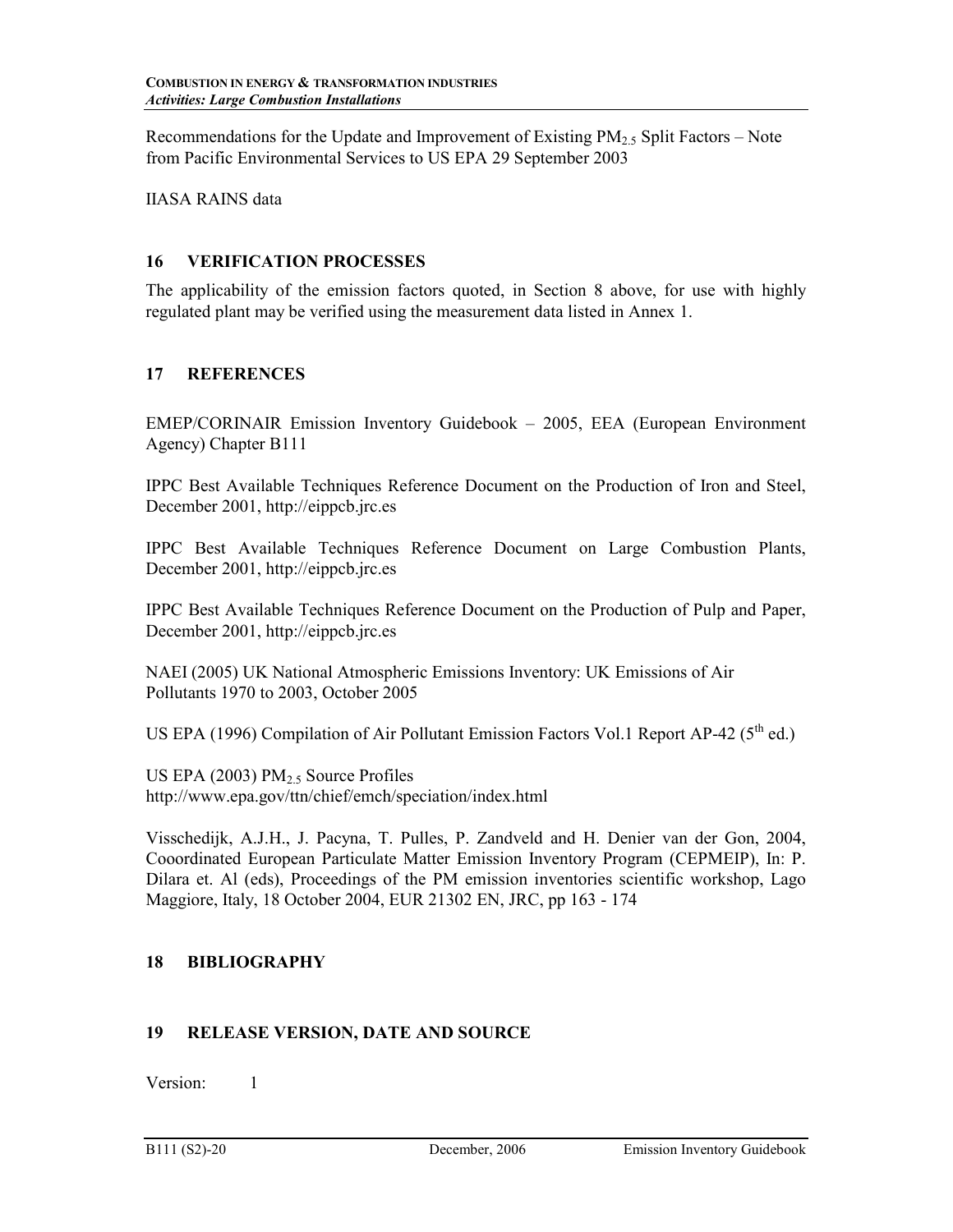Date: Aug 2006

Source: R. Stewart AEA Technology The Gemini Building Didcot, OXON OX11 0QR

#### 20 POINT OF ENQUIRY

Any comments on this chapter or enquiries should be directed to:

#### Robert Stewart

AEA Technology Environment The Gemini Building Didcot OXON OX11 0QR

Tel: +44 870190 6575 Fax: +44 870190 6318 Email: robert.stewart@aeat.co.uk

# Ute Karl

French-German Institute for Environmental Research University of Karlsruhe Hertzstr 16 D-76187 Karlsruhe Germany

Tel: +49 721 608 4590 Fax: +49 721 75 89 09 Email: ute.karl@wiwi.uni-karlsruhe.de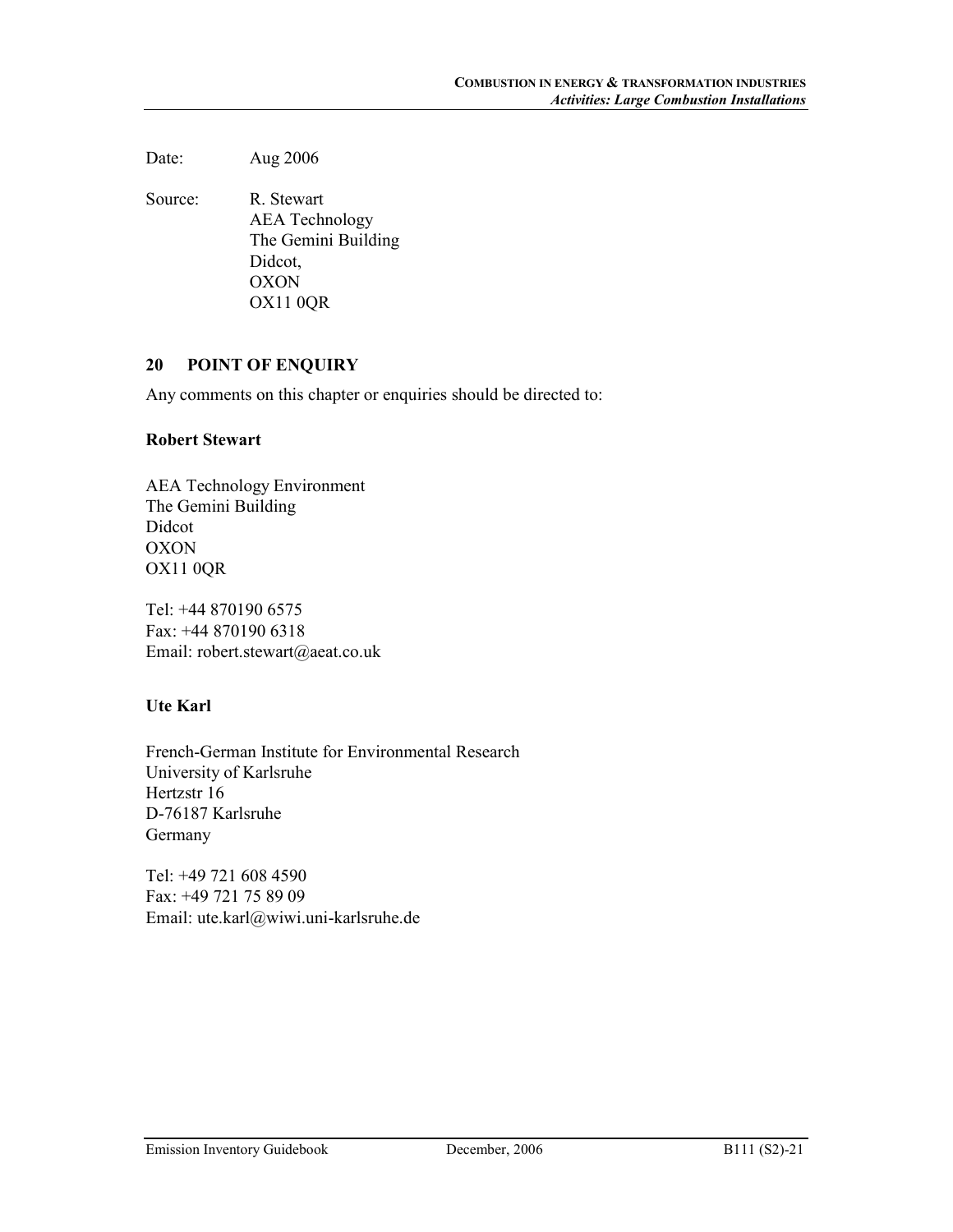# ANNEX 1A – SUMMARY OF RECENT MEASURED PM $_{10}$  DATA ON COMBUSTION SOURCES

| <b>Combustion</b><br><b>Type</b> | <b>Process</b> | <b>Size</b><br>lindication | Fuel                | Abatement<br><b>Measures</b> | $PM_{10}$ Emission<br><b>Factor</b> or | <b>Units</b> | Source <sup>6</sup> | Factor | <b>CEPMEIP CEPMEIP</b><br><b>Units</b> |
|----------------------------------|----------------|----------------------------|---------------------|------------------------------|----------------------------------------|--------------|---------------------|--------|----------------------------------------|
|                                  |                |                            |                     |                              | concentration                          |              |                     |        |                                        |
| Coal                             | Combustion     | 180 MW                     | dry brown coal      | ESP horizontal,              | 1.44                                   | g/GJ         | LAU                 | 30.00  | g/GJ                                   |
|                                  | Plant          |                            |                     | scrubber                     |                                        |              |                     |        |                                        |
|                                  |                | 146 MW                     | brown coal          | ESP horizontal,              | 1.35                                   | g/GJ         | LAU                 |        | g/GJ                                   |
|                                  |                |                            | briquette,          | drying                       |                                        |              |                     |        |                                        |
|                                  |                |                            | Limestone           | desulphurisation             |                                        |              |                     |        |                                        |
|                                  |                | 119 MW                     | raw brown coal      | ESP horizontal,              | 6.13                                   | g/GJ         | LAU                 | 30.00  | g/GJ                                   |
|                                  |                |                            |                     | desulph., NO <sub>x</sub>    |                                        |              |                     |        |                                        |
|                                  |                |                            |                     | removal                      |                                        |              |                     |        |                                        |
|                                  |                | 1000MW                     | hard coal           | ESP,                         | 0.33                                   | g/GJ         | LAU                 | 25.00  | g/GJ                                   |
|                                  |                |                            |                     | desulphurisation,            |                                        |              |                     |        |                                        |
|                                  |                |                            |                     | NO <sub>x</sub> removal      |                                        |              |                     |        |                                        |
|                                  |                | 1000MW                     | hard coal           | ESP,                         | 0.30                                   | g/GJ         | LAU                 | 25.00  | g/GJ                                   |
|                                  |                |                            |                     | desulphurisation,            |                                        |              |                     |        |                                        |
|                                  |                |                            |                     | NO <sub>x</sub> removal      |                                        |              |                     |        |                                        |
|                                  |                |                            | sub-bituminous      | <b>ESP</b>                   | 11.00                                  | mg/MJ        | <b>NRCAN</b>        | 25.00  | g/GJ                                   |
|                                  |                |                            | coal                |                              |                                        |              |                     |        |                                        |
|                                  |                |                            | lignite             | <b>ESP</b>                   | 1.80                                   | mg/MJ        | <b>NRCAN</b>        | 30.00  | g/GJ                                   |
|                                  |                |                            | 75% lignite/25% ESP |                              | 1.10                                   | mg/MJ        | <b>NRCAN</b>        |        |                                        |
|                                  |                |                            | bituminous          |                              |                                        |              |                     |        |                                        |
|                                  |                | 120 MW                     | Powdercoal          | <b>ESP</b>                   | 51.30                                  | mg/Nm3       | <b>VITO</b>         | 70.00  | g/GJ                                   |
|                                  |                |                            | lignite             | Fabric filter,               | 0.1                                    | mg/m3        | TESO                | 8.00   | g/GJ                                   |
|                                  |                |                            |                     | desulphurisation             |                                        |              |                     |        |                                        |

<sup>6</sup>LAU: Christian Ehrlich, Wolf-Dieter Kalkoff, Günter Noll Landesamt für Umweltschutz Sachsen-Anhalt D-06009 Halle PF 200841 ehrlich@LAU.MLU.LSA-NET.DE

VITO: Ive Vanderreydt ive.vanderreydt@vito.be

TESO: Vladimír Bureš, Technical Services of Air Protection Prague Jenecska 146/44, 161 00 Prague 6, email: bures@teso.cz and Jan Velíšek email: velisek@teso.cz

NRCAN: Dr. S. Win Lee, Senior Research Scientist, Clean Electric Power Generation, CANMET Energy Technology Centre-Ottawa, Natural Resources Canada, Ottawa. Canada. K1A 1M1, E-mail: swlee@nrcan.gc.ca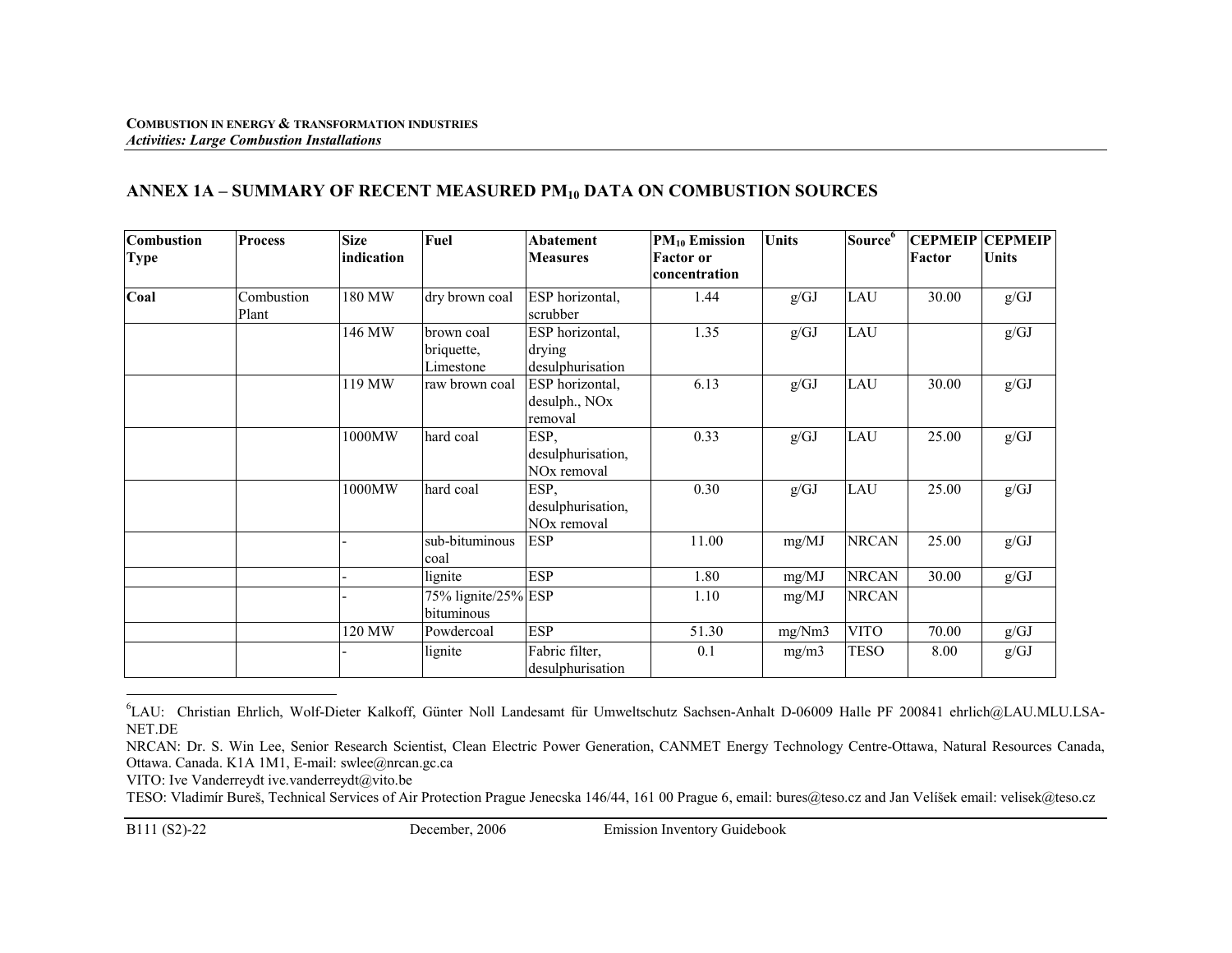#### COMBUSTION IN ENERGY & TRANSFORMATION INDUSTRIES

| Combustion<br><b>Type</b> | <b>Process</b>                                | <b>Size</b><br>indication | Fuel                         | <b>Abatement</b><br><b>Measures</b>               | <b>PM<sub>10</sub></b> Emission<br><b>Factor</b> or<br>concentration | <b>Units</b> | Source <sup>6</sup> | Factor    | <b>CEPMEIP CEPMEIP</b><br><b>Units</b> |
|---------------------------|-----------------------------------------------|---------------------------|------------------------------|---------------------------------------------------|----------------------------------------------------------------------|--------------|---------------------|-----------|----------------------------------------|
|                           |                                               |                           |                              | system                                            |                                                                      |              |                     |           |                                        |
|                           |                                               |                           | lignite                      | ESP,<br>desulphurisation<br>system                | 1.3                                                                  | mg/m3        | <b>TESO</b>         | 30.00     | g/GJ                                   |
|                           |                                               |                           | hard coal                    | Fabric filter                                     | 7.5                                                                  | mg/m3        | <b>TESO</b>         | 6.00      | g/GJ                                   |
|                           |                                               |                           | lignite                      | ESP,<br>desulphurisation<br>system                | 0.4                                                                  | mg/m3        | <b>TESO</b>         | 30.00     | g/GJ                                   |
|                           | Dry Bottom Ash                                |                           | hard coal                    | <b>ESP</b>                                        | 24.4                                                                 | mg/m3        | <b>TESO</b>         | 25.00     |                                        |
|                           | Furnace                                       |                           |                              |                                                   |                                                                      |              |                     |           |                                        |
|                           |                                               |                           | lignite                      | ESP,<br>desulphurisation<br>system                | 1.5                                                                  | mg/m3        | <b>TESO</b>         | 30.00     | g/GJ                                   |
|                           |                                               |                           | lignite, heavy<br>fuel oil   | ESP,<br>desulphurisation<br>system, fabric filter | 0.2                                                                  | mg/m3        | <b>TESO</b>         |           |                                        |
|                           |                                               |                           | lignite                      | ESP,<br>desulphurisation<br>system                | 14.9                                                                 | mg/m3        | <b>TESO</b>         | $80.00\,$ | g/GJ                                   |
|                           |                                               |                           | hard coal                    | <b>ESP</b>                                        | 0.2                                                                  | mg/m3        | <b>TESO</b>         | 25.00     | g/GJ                                   |
|                           |                                               |                           | hard coal                    | Fabric filter                                     | $\overline{0.8}$                                                     | mg/m3        | <b>TESO</b>         | 6.00      | g/GJ                                   |
|                           |                                               |                           | hard coal                    | Fabric filter                                     | 0.2                                                                  | mg/m3        | <b>TESO</b>         | 6.00      | g/GJ                                   |
|                           |                                               |                           | coal                         | <b>ESP</b>                                        | 1.5                                                                  | mg/m3        | <b>TESO</b>         | 25.00     | $g/GJ$                                 |
|                           | Grate and Dry<br><b>Bottom Ash</b><br>Furnace |                           | lignite                      | ESP,<br>desulphurisation<br>system                | 1.2                                                                  | mg/m3        | <b>TESO</b>         | 80.00     | g/GJ                                   |
|                           | Grate Boiler                                  |                           | hard coal                    | Fabric Filter                                     | 0.7                                                                  | mg/m3        | <b>TESO</b>         | 6.00      | $g/GJ$                                 |
|                           | <b>Grate Firing</b>                           |                           | lignite                      | <b>ESP</b>                                        | 6.8                                                                  | mg/m3        | <b>TESO</b>         | 30.00     | g/GJ                                   |
|                           | Boiler for<br>Pulverised Solid<br>Fuel        |                           | hard coal, light<br>fuel oil | <b>ESP</b>                                        | 22.8                                                                 | mg/m3        | <b>TESO</b>         |           |                                        |
|                           |                                               |                           | hard coal, lignite ESP,      | desulphurisation                                  | 6.3                                                                  | mg/m3        | <b>TESO</b>         | 25.00     | g/GJ                                   |

Activities: Large Combustion Installations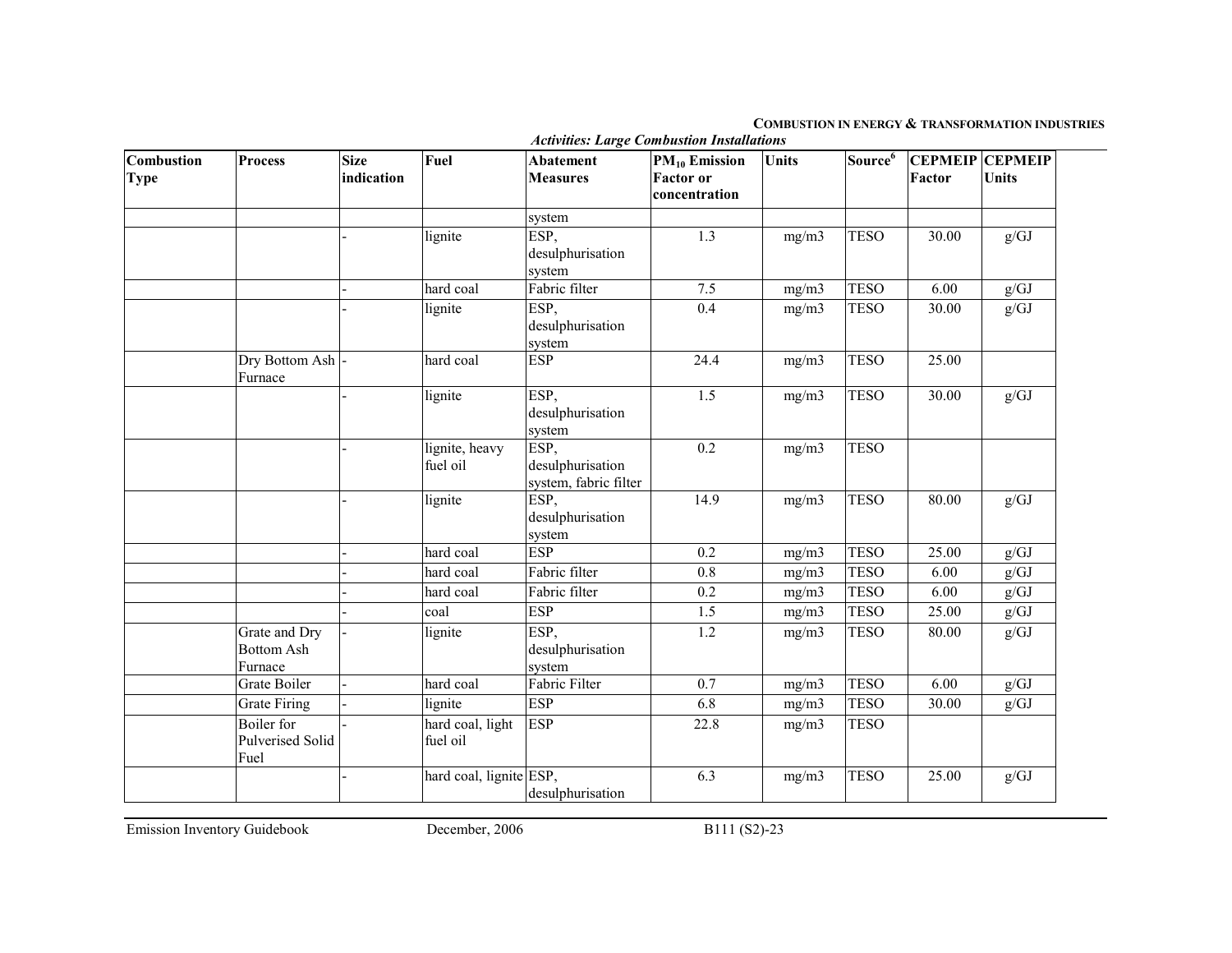| Combustion<br><b>Type</b> | <b>Process</b>          | <b>Size</b><br>indication | Fuel                                              | <b>Abatement</b><br><b>Measures</b>               | $PM_{10}$ Emission<br><b>Factor or</b><br>concentration | <b>Units</b> | Source <sup>6</sup> | <b>CEPMEIP CEPMEIP</b><br>Factor | <b>Units</b> |
|---------------------------|-------------------------|---------------------------|---------------------------------------------------|---------------------------------------------------|---------------------------------------------------------|--------------|---------------------|----------------------------------|--------------|
|                           |                         |                           |                                                   | system                                            |                                                         |              |                     |                                  |              |
|                           |                         |                           | lignite                                           | ESP,<br>desulphurisation<br>system                | 1.9                                                     | mg/m3        | <b>TESO</b>         | 30.00                            | g/GJ         |
|                           |                         |                           | lignite                                           | ESP,<br>desulphurisation<br>system                | 4.2                                                     | mg/m3        | <b>TESO</b>         | 30.00                            | g/GJ         |
|                           |                         |                           | hard coal                                         | Fabric filter                                     | 0.1                                                     | mg/m3        | <b>TESO</b>         | 6.00                             | $g/GJ$       |
|                           | Fluidised bed<br>boiler |                           | lignite                                           | ESP,<br>desulphurisation<br>system, fabric filter | 2.5                                                     | mg/m3        | <b>TESO</b>         | 8.00                             | g/GJ         |
|                           |                         |                           | lignite                                           | Fabric filter,<br>desulphurisation<br>system      | 0.9                                                     | mg/m3        | <b>TESO</b>         | 8.00                             | g/GJ         |
|                           |                         |                           | hard coal, blast<br>furnace gas                   | <b>ESP</b>                                        | 0.2                                                     | mg/m3        | <b>TESO</b>         |                                  |              |
|                           |                         |                           | hard coal, blast<br>furnace gas                   | <b>ESP</b>                                        | 0.4                                                     | mg/m3        | <b>TESO</b>         |                                  |              |
|                           |                         |                           | hard coal, coke<br>oven gas, blast<br>furnace gas | <b>ESP</b>                                        | 4.3                                                     | mg/m3        | <b>TESO</b>         |                                  |              |
|                           | Combustion<br>Plant     | $10\ \mathrm{MW}$         | heavy oil                                         | additive                                          | 12.33                                                   | g/GJ         | LAU                 | 15.00                            | g/GJ         |
|                           |                         | 10 MW                     | heavy oil                                         | additive                                          | 12.95                                                   | g/GJ         | LAU                 | 15.00                            | g/GJ         |
|                           |                         | 10 MW                     | heavy oil, urea                                   | additive, SNCR                                    | 15.29                                                   | g/GJ         | LAU                 | 15.00                            | g/GJ         |
|                           |                         | 10 MW                     | heavy oil, urea                                   | additive, SNCR                                    | 18.04                                                   | g/GJ         | LAU                 | 15.00                            | g/GJ         |
|                           |                         | 20 t/h steam              | heavy oil                                         | <b>SNCR</b>                                       | 1.86                                                    | $g/GJ$       | LAU                 | 3.00                             | $g/GJ$       |
|                           |                         | $270$ MW                  | heavy oil                                         | NO <sub>x</sub> removal                           | 5.75                                                    | g/GJ         | LAU                 | 3.00                             | $g/GJ$       |
|                           |                         | 270 MW                    | heavy oil                                         | additive, NO <sub>x</sub><br>removal              | 4.49                                                    | g/GJ         | LAU                 | 3.00                             | g/GJ         |
|                           |                         | 270 MW                    | heavy oil                                         | NO <sub>x</sub> removal                           | 4.79                                                    | g/GJ         | LAU                 | 3.00                             | g/GJ         |
|                           |                         | 270 MW                    | heavy oil                                         | additive, NO <sub>x</sub><br>removal              | 4.65                                                    | g/GJ         | LAU                 | 3.00                             | g/GJ         |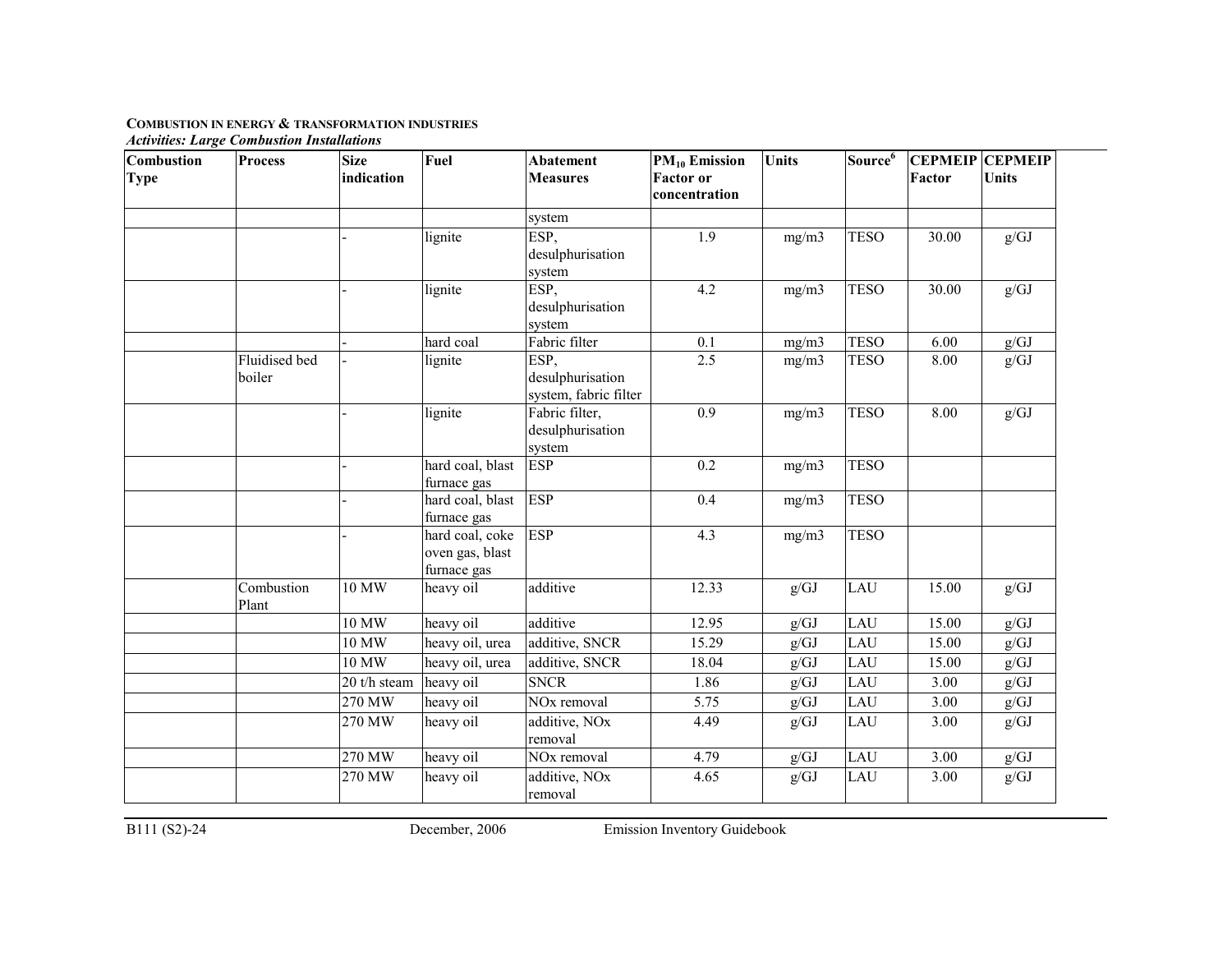#### COMBUSTION IN ENERGY & TRANSFORMATION INDUSTRIES

| Combustion<br><b>Type</b> | <b>Process</b>      | <b>Size</b><br>indication | Fuel                                     | <b>Abatement</b><br><b>Measures</b>            | <b>PM<sub>10</sub></b> Emission<br><b>Factor</b> or<br>concentration | <b>Units</b> | Source <sup>6</sup> | <b>CEPMEIP</b><br>Factor | <b>CEPMEIP</b><br><b>Units</b> |
|---------------------------|---------------------|---------------------------|------------------------------------------|------------------------------------------------|----------------------------------------------------------------------|--------------|---------------------|--------------------------|--------------------------------|
|                           |                     |                           | residual oil                             |                                                | 29.00                                                                | mg/MJ        | <b>NRCAN</b>        | 20.00                    | g/GJ                           |
|                           |                     |                           | heavy fuel oil,<br>natural gas           |                                                | 6.80                                                                 | mg/m3        | <b>TESO</b>         |                          |                                |
|                           |                     |                           | heavy fuel oil,<br>gas fuels             |                                                | 15.30                                                                | mg/m3        | <b>TESO</b>         |                          |                                |
|                           | Combustion<br>Plant | 1.4 MW                    | saw chips, saw<br>dust                   | cyclone                                        | 100.37                                                               | g/GJ         | LAU                 | 70.00                    | g/GJ                           |
|                           |                     | 1.4 MW                    | saw chips, saw<br>dust                   | cyclone                                        | 75.87                                                                | g/GJ         | LAU                 | 70.00                    | g/GJ                           |
|                           |                     | 0.8 MW                    | saw chips, saw<br>dust                   | cyclone                                        | 102.81                                                               | g/GJ         | LAU                 | 70.00                    | g/GJ                           |
|                           |                     | 3 MW                      | hogged wood                              | cyclone                                        | 96.32                                                                | g/GJ         | LAU                 | 70.00                    | $g/GJ$                         |
|                           |                     | 2.3 MW                    | rest of<br>chipboards                    | multicyclone                                   | 119.09                                                               | g/GJ         | LAU                 | 70.00                    | g/GJ                           |
|                           |                     | 1.1 MW                    | piece of wood,<br>saw chips              | cyclone                                        | 131.93                                                               | g/GJ         | LAU                 | 70.00                    | g/GJ                           |
|                           |                     | 2 MW                      | hogged wood,<br>wood waste               | <b>ESP</b>                                     | 21.41                                                                | g/GJ         | LAU                 | 70.00                    | g/GJ                           |
|                           |                     | 7.9-9.5 MW                | wood, wood<br>chips                      | <b>ESP</b>                                     | 7.53                                                                 | g/GJ         | LAU                 | 70.00                    | g/GJ                           |
|                           |                     | 7.9-9.5 MW                | natural gas,<br>wood, wood<br>chips      | <b>ESP</b>                                     | 7.41                                                                 | g/GJ         | LAU                 | 70.00                    | g/GJ                           |
|                           |                     | 15 MW                     | hogged wood,<br>rest wood, wood<br>chips | <b>ESP</b>                                     | 3.22                                                                 | g/GJ         | LAU                 | 70.00                    | g/GJ                           |
|                           |                     | 1.5 MW                    | hogged wood                              | chimney gas<br>condensation, multi-<br>cyclone | 17.30                                                                | g/GJ         | LAU                 | 70.00                    | g/GJ                           |
|                           |                     | 1.5 MW                    | hogged wood                              | chimney gas<br>condensation, multi-<br>cyclone | 21.05                                                                | g/GJ         | LAU                 | 70.00                    | g/GJ                           |
|                           |                     |                           | 31 t/h steam   matured wood              | cyclone, fabric                                | 4.72                                                                 | g/GJ         | LAU                 | 70.00                    | g/GJ                           |

Activities: Large Combustion Installations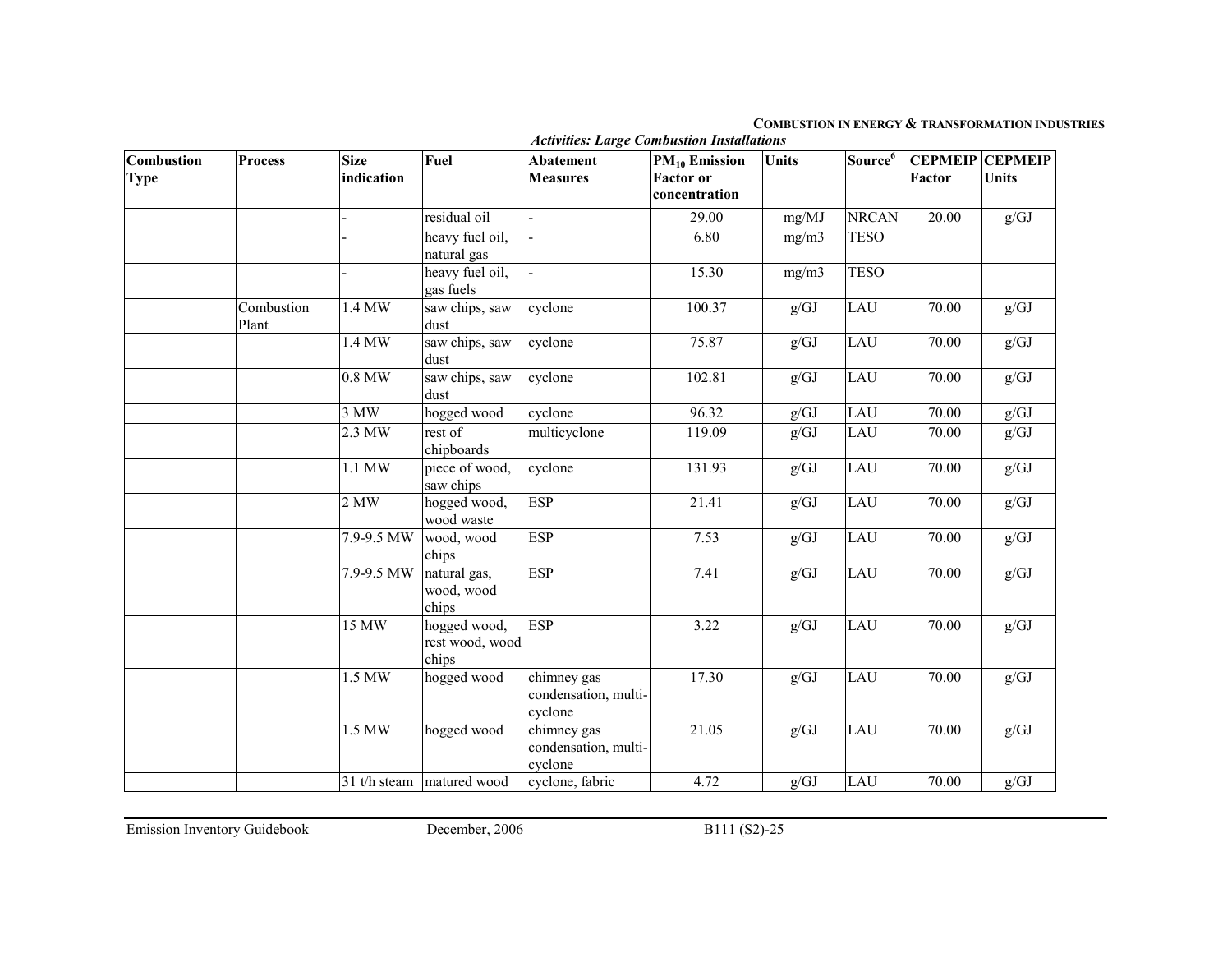| <b>Combustion</b><br><b>Type</b> | <b>Process</b>                           | <b>Size</b><br>indication | Fuel                                           | Abatement<br><b>Measures</b>       | $PM_{10}$ Emission<br><b>Factor</b> or<br>concentration | <b>Units</b> | Source <sup>6</sup> | Factor | <b>CEPMEIP CEPMEIP</b><br><b>Units</b> |
|----------------------------------|------------------------------------------|---------------------------|------------------------------------------------|------------------------------------|---------------------------------------------------------|--------------|---------------------|--------|----------------------------------------|
|                                  |                                          |                           |                                                | filter, $NOx$ removal              |                                                         |              |                     |        |                                        |
|                                  | Grate Boiler                             |                           | bark, natural gas ESP                          |                                    | 4.90                                                    | mg/m3        | <b>TESO</b>         |        |                                        |
| Waste                            | hazardous waste<br>incineration<br>plant |                           | hazardous waste fabric filter,                 | desulphurisation<br>system         | 10.30                                                   | mg/m3        | <b>TESO</b>         |        |                                        |
|                                  | waste<br>incineration<br>plant           |                           | municipal solid<br>waste                       | ESP,<br>desulphurisation<br>system | 0.90                                                    | mg/m3        | <b>TESO</b>         | 100.00 | g/tonne                                |
|                                  | home heating<br>boiler                   |                           | mixture of fuels<br>and household<br>waste     |                                    | 39.90                                                   | mg/m3        | <b>TESO</b>         |        |                                        |
|                                  | old growth,<br>shredder                  | 30 t/h                    | lumber,<br>demolition<br>wood, timber<br>waste | fabric filter                      | 2.71                                                    | $g$ /tonne   | LAU                 |        |                                        |

# ANNEX 1B – SUMMARY OF RECENT MEASURED PM2.5 DATA ON COMBUSTION SOURCES

| <b>Combustion</b><br>Type | <b>Process</b>      | <b>Size</b><br>indication | Fuel                                  | Abatement<br><b>Measures</b>                            | $PM2.5$ Emission<br><b>Factor</b> or<br> concentration | <b>Units</b> | <b>Source</b> | Factor | <b>CEPMEIP CEPMEIP</b><br><i><b>Units</b></i> |
|---------------------------|---------------------|---------------------------|---------------------------------------|---------------------------------------------------------|--------------------------------------------------------|--------------|---------------|--------|-----------------------------------------------|
| Coal                      | Combustion<br>Plant | 180 MW                    | dry brown coal                        | <b>ESP</b> horizontal,<br>scrubber                      | 1.20                                                   | g/GJ         | <b>LAU</b>    | 14.00  | g/GJ                                          |
|                           |                     | 146 MW                    | brown coal<br>briquette,<br>Limestone | ESP horizontal,<br>drying<br>desulphurisation           | 1.09                                                   | g/GJ         | LAU           |        | g/GJ                                          |
|                           |                     | 119 MW                    | raw brown coal                        | ESP horizontal,<br>desulph., NO <sub>x</sub><br>removal | 4.15                                                   | g/GJ         | <b>LAU</b>    | 14.00  | g/GJ                                          |
|                           |                     | 1000MW                    | hard coal                             | ESP,<br>desulphurisation.                               | 0.26                                                   | g/GJ         | LAU           | 12.00  | g/GJ                                          |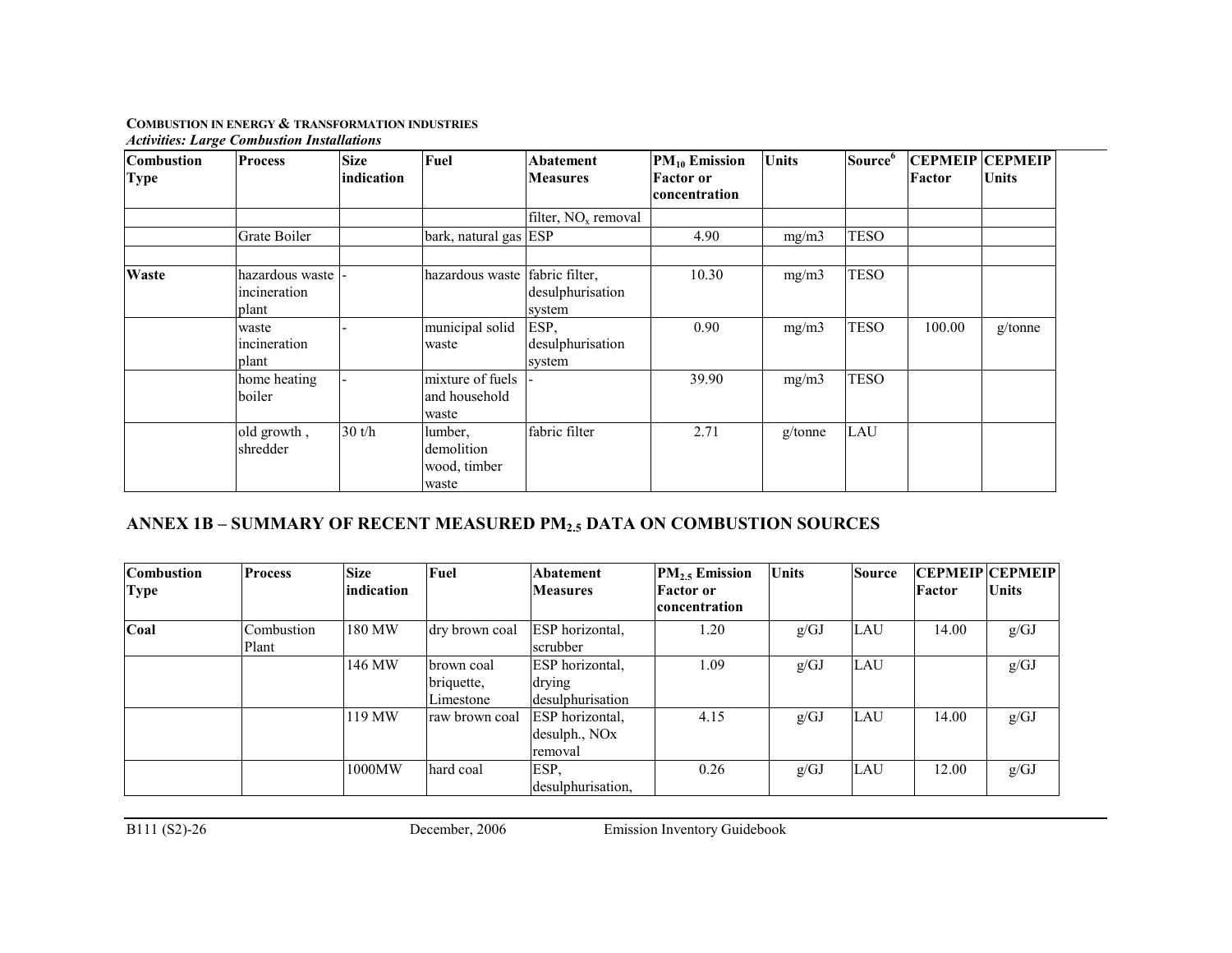#### COMBUSTION IN ENERGY & TRANSFORMATION INDUSTRIES

| Combustion<br><b>Type</b> | <b>Process</b>              | <b>Size</b><br>indication | <b>Fuel</b>                       | <b>Abatement</b><br><b>Measures</b>                  | PM <sub>2.5</sub> Emission<br><b>Factor</b> or<br>concentration | <b>Units</b> | <b>Source</b> | Factor | <b>CEPMEIP CEPMEIP</b><br><b>Units</b> |
|---------------------------|-----------------------------|---------------------------|-----------------------------------|------------------------------------------------------|-----------------------------------------------------------------|--------------|---------------|--------|----------------------------------------|
|                           |                             |                           |                                   | NO <sub>x</sub> removal                              |                                                                 |              |               |        |                                        |
|                           |                             | 1000MW                    | hard coal                         | ESP,<br>desulphurisation,<br>NO <sub>x</sub> removal | 0.23                                                            | g/GJ         | <b>LAU</b>    | 12.00  | g/GJ                                   |
|                           |                             |                           | sub-bituminous<br>coal            | <b>ESP</b>                                           | 8.30                                                            | mg/MJ        | <b>NRCAN</b>  | 3.00   | g/GJ                                   |
|                           |                             |                           | lignite                           | <b>ESP</b>                                           | 1.20                                                            | mg/MJ        | <b>NRCAN</b>  | 3.00   | $g/GJ$                                 |
|                           |                             |                           | 75% lignite/25% ESP<br>bituminous |                                                      | 28.10                                                           | mg/MJ        | <b>NRCAN</b>  |        |                                        |
|                           |                             | 120 MW                    | Powdercoal                        | <b>ESP</b>                                           | 30.24                                                           | mg/Nm3       | <b>VITO</b>   | 17.00  | g/GJ                                   |
|                           |                             |                           | lignite                           | Fabric filter,<br>desulphurisation<br>system         | 0.1                                                             | mg/m3        | <b>TESO</b>   | 6.00   | g/GJ                                   |
|                           |                             |                           | lignite                           | ESP.<br>desulphurisation<br>system                   | 1.3                                                             | mg/m3        | <b>TESO</b>   | 14.00  | g/GJ                                   |
|                           |                             |                           | hard coal                         | Fabric filter                                        | 7.4                                                             | mg/m3        | <b>TESO</b>   | 5.00   |                                        |
|                           |                             |                           | lignite                           | ESP,<br>desulphurisation<br>system                   | 0.4                                                             | mg/m3        | <b>TESO</b>   | 14.00  | g/GJ                                   |
|                           | Dry Bottom Ash -<br>Furnace |                           | hard coal                         | <b>ESP</b>                                           | 9.6                                                             | mg/m3        | <b>TESO</b>   | 12.00  |                                        |
|                           |                             |                           | lignite                           | ESP,<br>desulphurisation<br>system                   | 1.3                                                             | mg/m3        | <b>TESO</b>   | 14.00  | g/GJ                                   |
|                           |                             |                           | lignite, heavy<br>fuel oil        | ESP,<br>desulphurisation<br>system, fabric filter    | 0.2                                                             | mg/m3        | <b>TESO</b>   |        |                                        |
|                           |                             |                           | lignite                           | ESP,<br>desulphurisation<br>system                   | 12.3                                                            | mg/m3        | <b>TESO</b>   | 20.00  | g/GJ                                   |
|                           |                             |                           | hard coal                         | <b>ESP</b>                                           | 0.2                                                             | mg/m3        | <b>TESO</b>   | 12.00  |                                        |
|                           |                             |                           | hard coal                         | Fabric filter                                        | 0.6                                                             | mg/m3        | <b>TESO</b>   | 5.00   |                                        |

Activities: Large Combustion Installations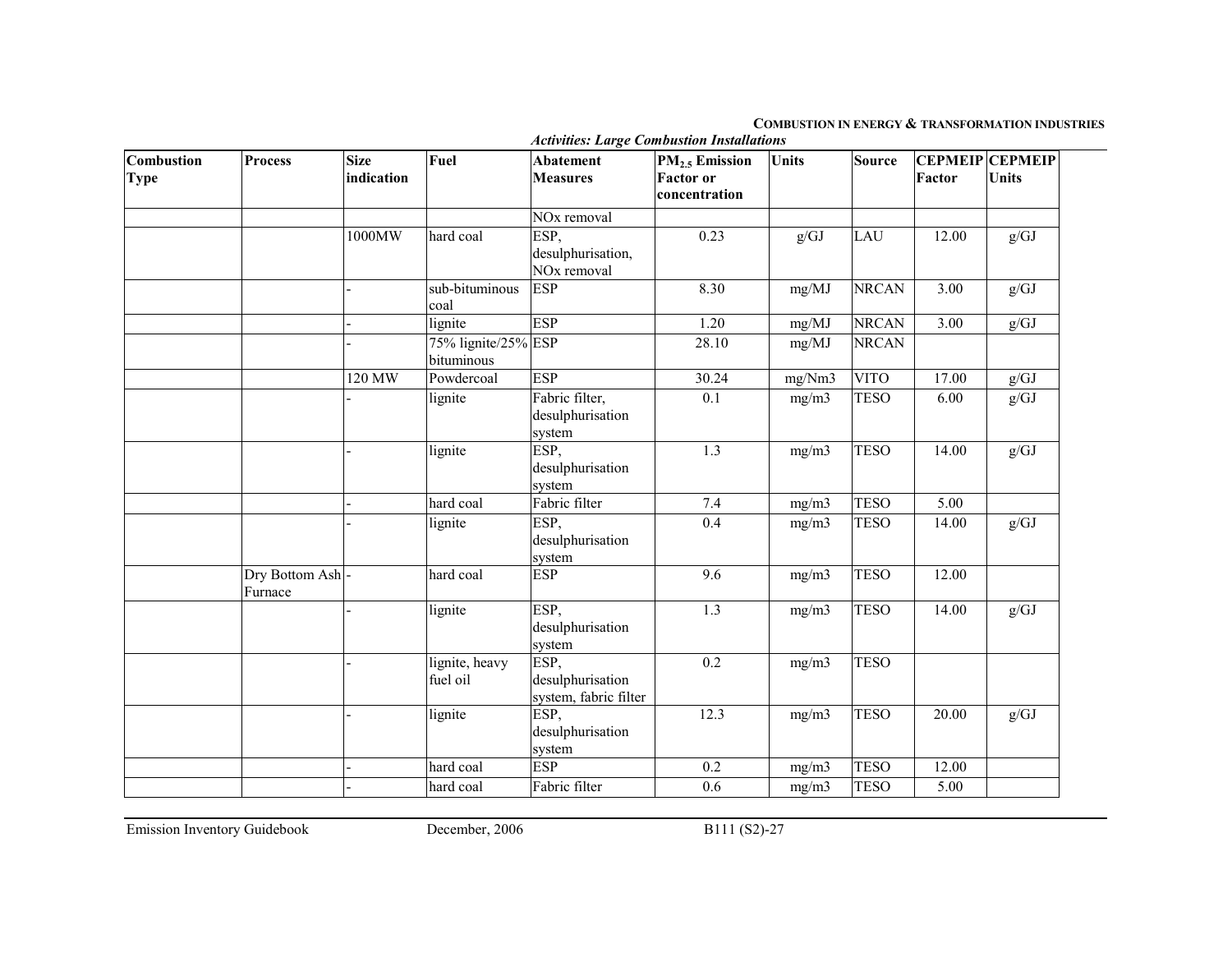| Combustion  | <b>Process</b>                                       | <b>Size</b> | Fuel                                              | <b>Abatement</b>                                  | <b>PM<sub>2.5</sub></b> Emission  | <b>Units</b> | <b>Source</b> |        | <b>CEPMEIP CEPMEIP</b> |
|-------------|------------------------------------------------------|-------------|---------------------------------------------------|---------------------------------------------------|-----------------------------------|--------------|---------------|--------|------------------------|
| <b>Type</b> |                                                      | indication  |                                                   | <b>Measures</b>                                   | <b>Factor</b> or<br>concentration |              |               | Factor | <b>Units</b>           |
|             |                                                      |             | hard coal                                         | Fabric filter                                     | 0.2                               | mg/m3        | <b>TESO</b>   | 5.00   |                        |
|             |                                                      |             | coal                                              | <b>ESP</b>                                        | 1.4                               | mg/m3        | <b>TESO</b>   | 12.00  | g/GJ                   |
|             | Grate and Dry<br><b>Bottom Ash</b><br>Furnace        |             | lignite                                           | ESP,<br>desulphurisation<br>system                | 0.5                               | mg/m3        | <b>TESO</b>   | 20.00  | g/GJ                   |
|             | Grate Boiler                                         |             | hard coal                                         | Fabric Filter                                     | 0.6                               | mg/m3        | <b>TESO</b>   | 5.00   | g/GJ                   |
|             | <b>Grate Firing</b>                                  |             | lignite                                           | <b>ESP</b>                                        | 6                                 | mg/m3        | <b>TESO</b>   | 14.00  | g/GJ                   |
|             | <b>Boiler</b> for<br><b>Pulverised Solid</b><br>Fuel |             | hard coal, light<br>fuel oil                      | <b>ESP</b>                                        | 20.8                              | mg/m3        | <b>TESO</b>   |        |                        |
|             |                                                      |             | hard coal, lignite ESP,                           | desulphurisation<br>system                        | 5.9                               | mg/m3        | <b>TESO</b>   |        |                        |
|             |                                                      |             | lignite                                           | ESP,<br>desulphurisation<br>system                | $\overline{1.9}$                  | mg/m3        | <b>TESO</b>   | 14.00  | g/GJ                   |
|             |                                                      |             | lignite                                           | ESP,<br>desulphurisation<br>system                | 4.1                               | mg/m3        | <b>TESO</b>   | 14.00  | g/GJ                   |
|             |                                                      |             | hard coal                                         | Fabric filter                                     | 0.1                               | mg/m3        | <b>TESO</b>   | 5.00   | g/GJ                   |
|             | Fluidised bed<br>boiler                              |             | lignite                                           | ESP,<br>desulphurisation<br>system, fabric filter | $1.2\,$                           | mg/m3        | <b>TESO</b>   | 6.00   | g/GJ                   |
|             |                                                      |             | lignite                                           | Fabric filter,<br>desulphurisation<br>system      | 0.8                               | mg/m3        | <b>TESO</b>   | 6.00   | g/GJ                   |
|             |                                                      |             | hard coal, blast<br>furnace gas                   | <b>ESP</b>                                        | 0.4                               | mg/m3        | <b>TESO</b>   |        |                        |
|             |                                                      |             | hard coal, blast<br>furnace gas                   | <b>ESP</b>                                        | 0.1                               | mg/m3        | <b>TESO</b>   |        |                        |
|             |                                                      |             | hard coal, coke<br>oven gas, blast<br>furnace gas | <b>ESP</b>                                        | 4.1                               | mg/m3        | <b>TESO</b>   |        |                        |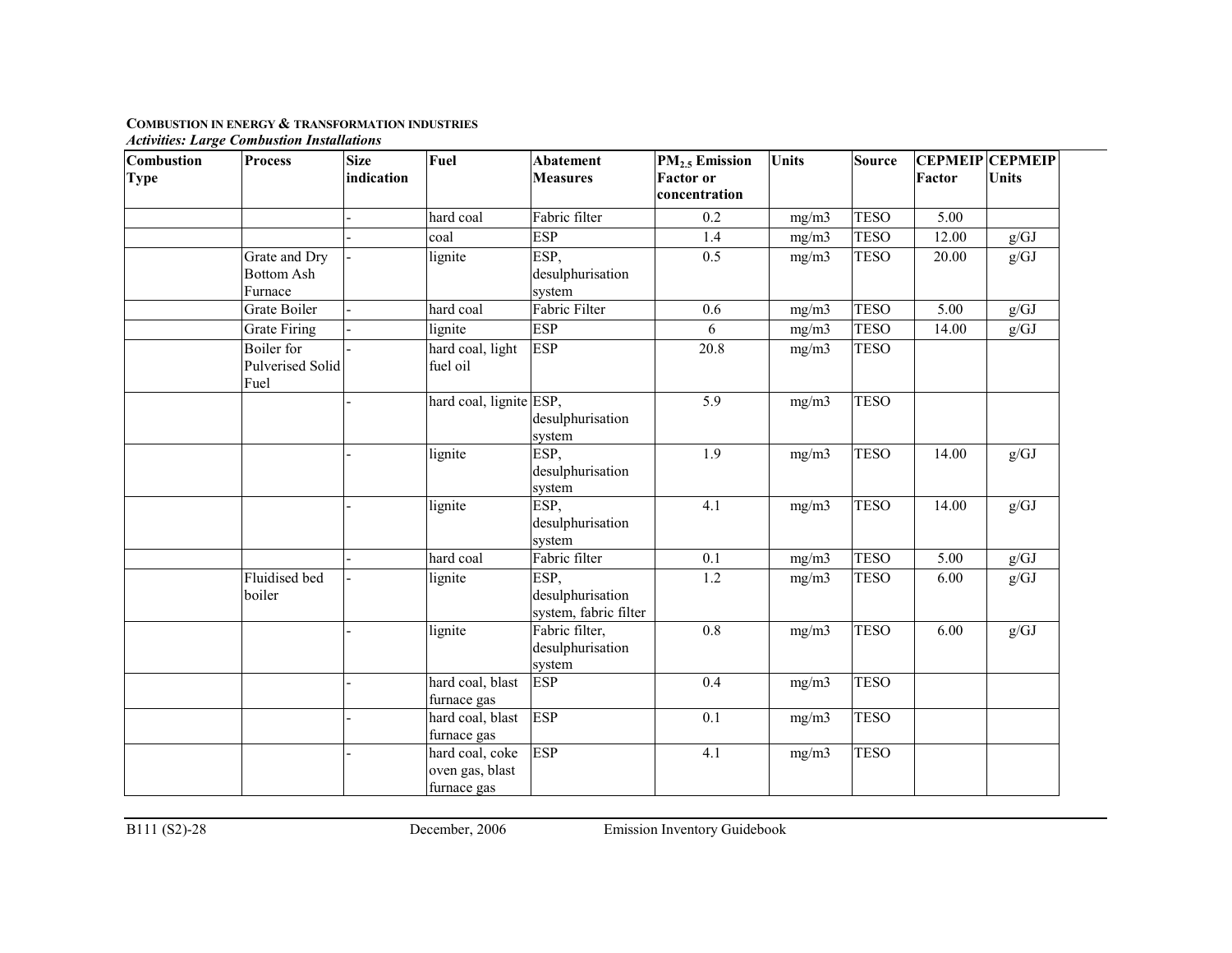#### COMBUSTION IN ENERGY & TRANSFORMATION INDUSTRIES

| Combustion<br><b>Type</b> | <b>Process</b>      | <b>Size</b><br>indication | Fuel                           | <b>Abatement</b><br><b>Measures</b>  | PM <sub>2.5</sub> Emission<br><b>Factor</b> or | <b>Units</b>      | <b>Source</b> | Factor | <b>CEPMEIP CEPMEIP</b><br><b>Units</b> |
|---------------------------|---------------------|---------------------------|--------------------------------|--------------------------------------|------------------------------------------------|-------------------|---------------|--------|----------------------------------------|
|                           |                     |                           |                                |                                      | concentration                                  |                   |               |        |                                        |
| Oil                       | Combustion<br>Plant | 10 MW                     | heavy oil                      | additive                             | 10.30                                          | g/GJ              | LAU           | 10.00  | g/GJ                                   |
|                           |                     | 10 MW                     | heavy oil                      | additive                             | 9.18                                           | g/GJ              | LAU           | 10.00  | g/GJ                                   |
|                           |                     | 10 MW                     | heavy oil, urea                | additive, SNCR                       | 12.21                                          | $g/\overline{GJ}$ | LAU           | 10.00  | $g/GJ$                                 |
|                           |                     | 10 MW                     | heavy oil, urea                | additive, SNCR                       | 13.12                                          | g/GJ              | LAU           | 10.00  | $g/GJ$                                 |
|                           |                     | 20 t/h steam              | heavy oil                      | <b>SNCR</b>                          | 1.38                                           | g/GJ              | LAU           | 11.00  | g/GJ                                   |
|                           |                     | 270 MW                    | heavy oil                      | NO <sub>x</sub> removal              | 4.69                                           | g/GJ              | LAU           | 2.50   | g/GJ                                   |
|                           |                     | 270 MW                    | heavy oil                      | additive, NO <sub>x</sub><br>removal | 4.15                                           | g/GJ              | LAU           | 2.50   | g/GJ                                   |
|                           |                     | 270 MW                    | heavy oil                      | NO <sub>x</sub> removal              | 4.41                                           | g/GJ              | LAU           | 2.50   | $g/\overline{GJ}$                      |
|                           |                     | 270 MW                    | heavy oil                      | additive, NO <sub>x</sub><br>removal | 4.23                                           | g/GJ              | LAU           | 2.50   | g/GJ                                   |
|                           |                     |                           | residual oil                   |                                      | 28.10                                          | mg/MJ             | <b>NRCAN</b>  | 10.00  | g/GJ                                   |
|                           |                     |                           | heavy fuel oil,<br>natural gas |                                      | 6.70                                           | mg/m3             | <b>TESO</b>   |        |                                        |
|                           |                     |                           | heavy fuel oil,<br>gas fuels   |                                      | 15.20                                          | mg/m3             | <b>TESO</b>   |        |                                        |
| Waste                     | Combustion<br>Plant | 1.4 MW                    | saw chips, saw<br>dust         | cyclone                              | 71.66                                          | g/GJ              | LAU           | 55.00  | g/GJ                                   |
|                           |                     | 1.4 MW                    | saw chips, saw<br>dust         | cyclone                              | 52.25                                          | g/GJ              | LAU           | 55.00  | g/GJ                                   |
|                           |                     | 0.8 MW                    | saw chips, saw<br>dust         | cyclone                              | 65.47                                          | g/GJ              | LAU           | 55.00  | g/GJ                                   |
|                           |                     | 3 MW                      | hogged wood                    | cyclone                              | 90.13                                          | g/GJ              | LAU           | 55.00  | g/GJ                                   |
|                           |                     | 2.3 MW                    | rest of<br>chipboards          | multi-cyclone                        | 91.92                                          | g/GJ              | LAU           | 55.00  | g/GJ                                   |
|                           |                     | $1.1$ MW                  | piece of wood,<br>saw chips    | cyclone                              | 80.80                                          | g/GJ              | LAU           | 55.00  | g/GJ                                   |
|                           |                     | 2 MW                      | hogged wood,<br>wood waste     | <b>ESP</b>                           | 16.10                                          | g/GJ              | LAU           | 55.00  | g/GJ                                   |
|                           |                     | 7.9-9.5 MW                | wood, wood<br>chips            | <b>ESP</b>                           | 5.49                                           | g/GJ              | LAU           | 55.00  | g/GJ                                   |

Activities: Large Combustion Installations